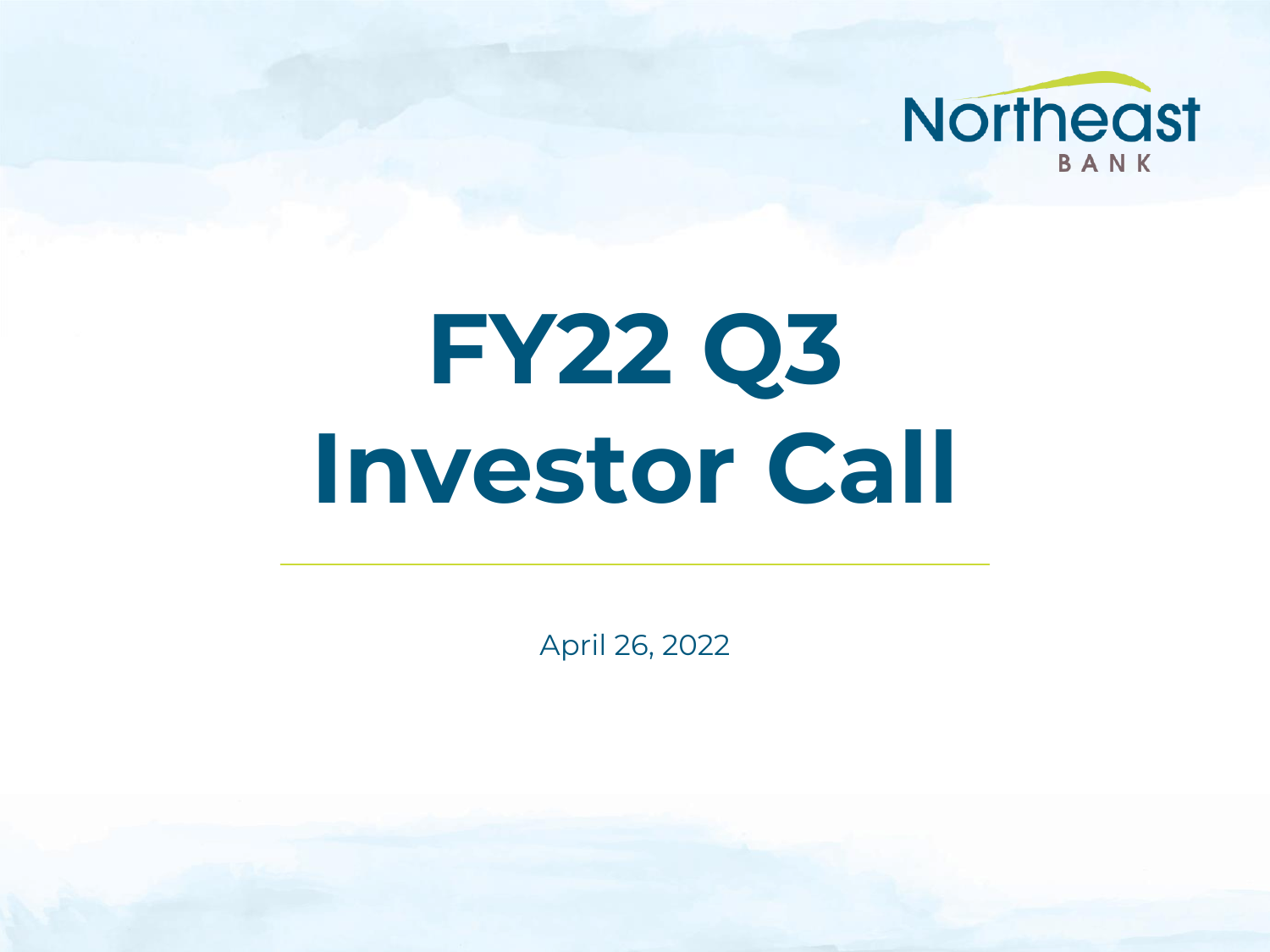### **Forward-Looking Statement**



Statements in this presentation that are not historical facts are forward-looking statements within the meaning of Section 27A of the Securities Act of 1933, as amended, and Section 21E of the Securities Exchange Act of 1934, as amended, and are intended to be covered by the safe harbor provisions of the Private Securities Litigation Reform Act of 1995. Although the Bank believes that these forward-looking statements are based on reasonable estimates and assumptions, they are not guarantees of future performance and are subject to known and unknown risks, uncertainties, and other factors. You should not place undue reliance on our forward-looking statements. You should exercise caution in interpreting and relying on forward-looking statements because they are subject to significant risks, uncertainties and other factors which are, in some cases, beyond the Bank's control. The Bank's actual results could differ materially from those projected in the forward-looking statements as a result of, among other factors, the ongoing disruption due to the ongoing COVID-19 pandemic and measures taken to contain its spread on our employees, customers, business operations, credit quality, financial position, liquidity and results of operations; changes in employment levels, general business and economic conditions on a national basis and in the local markets in which the Bank operates, including changes which adversely affect borrowers' ability to service and repay our loans; changes in customer behavior due to political, business and economic conditions or legislative or regulatory initiatives; turbulence in the capital and debt markets; reductions in net interest income resulting from interest rate volatility as well as changes in the balances and mix of loans and deposits; changes in interest rates and real estate values; changes in loan collectability, increases in defaults and charge-off rates; decreases in the value of securities and other assets, adequacy of loan loss reserves, or deposit levels necessitating increased borrowing to fund loans and investments; changing government regulation; competitive pressures from other financial institutions; changes in legislation or regulation and accounting principles, policies and guidelines; operational risks including, but not limited to, cybersecurity incidents, fraud, natural disasters and future pandemics; the risk that the Bank may not be successful in the implementation of its business strategy; the risk that intangibles recorded in the Bank's financial statements will become impaired; reputational risk relating to its participation in the Paycheck Protection Program and other pandemic-related legislative and regulatory initiatives and programs; changes in assumptions used in making such forwardlooking statements; and the other risks and uncertainties detailed in the Bank's Annual Report on Form 10-K and updated by Quarterly Reports on Form 10-Q and other filings submitted to the Federal Deposit Insurance Corporation. These statements speak only as of the date of this release and the Bank does not undertake any obligation to update or revise any of these forwardlooking statements to reflect events or circumstances occurring after the date of this communication or to reflect the occurrence of unanticipated events.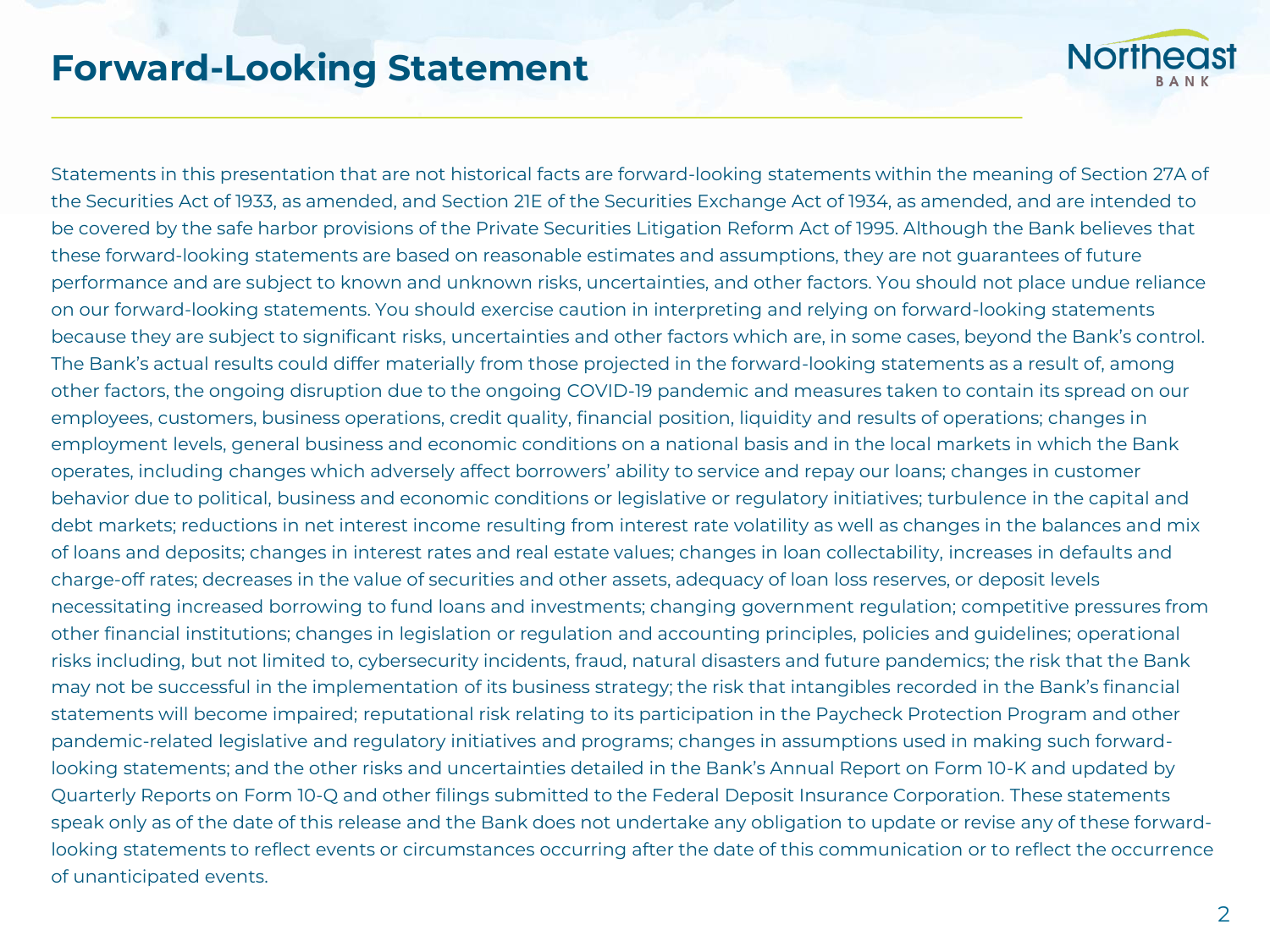**Financial Highlights**



|                                                                            | <b>Q3 FY22</b>         | <b>YTD FY22</b>                                                                                                                                 |
|----------------------------------------------------------------------------|------------------------|-------------------------------------------------------------------------------------------------------------------------------------------------|
| <b>Total Loan Volume</b>                                                   | \$176.3 million        | \$573.3 million                                                                                                                                 |
| <b>National Lending:</b>                                                   |                        |                                                                                                                                                 |
| <b>Purchased Loans</b>                                                     | (74.6% purchase price) | \$23.9 million invested on \$32.1 million of UPB $^{(1)}$ \$151.4 million invested on \$162.5 million of UPB $^{(1)}$<br>(93.2% purchase price) |
| Originated Loans <sup>(2)</sup>                                            | \$152.1 million        | \$415.0 million                                                                                                                                 |
| Weighted Average Rate as of 3/31/2022 <sup>(3)</sup>                       | 5.82%                  | 5.88%                                                                                                                                           |
|                                                                            |                        |                                                                                                                                                 |
| Correspondent Fee Income                                                   | \$5.0 million          | \$18.8 million                                                                                                                                  |
|                                                                            |                        |                                                                                                                                                 |
| <b>Average Cost of Deposits</b>                                            | 0.30%                  | 0.35%                                                                                                                                           |
|                                                                            |                        |                                                                                                                                                 |
| Net Interest Margin                                                        | 5.71%                  | 5.22%                                                                                                                                           |
| Net Interest Margin excluding PPP and Collection<br>Account <sup>(4)</sup> | 6.72%                  | 6.41%                                                                                                                                           |
| Purchased Loan Return <sup>(5)</sup>                                       | 8.30%                  | 8.80%                                                                                                                                           |
|                                                                            |                        |                                                                                                                                                 |
| Share Repurchases <sup>(6)</sup>                                           | 79,588 at \$34.71      | 535,489 at \$33.28                                                                                                                              |
| Net Income                                                                 | \$10.6 million         | \$31.9 million                                                                                                                                  |
| <b>EPS (Diluted)</b>                                                       | \$1.36                 | \$3.98                                                                                                                                          |
| Return on Equity                                                           | 17.57%                 | 17.69%                                                                                                                                          |
| <b>Return on Assets</b>                                                    | 2.79%                  | 2.69%                                                                                                                                           |

- (1) Unpaid principal balance.
- (2) National Lending originations during Q3 and YTD FY22 were 100% and 93% variable rate, respectively, of which 86% and 95% were Prime-rate based respectively.
- (3) Q3 and YTD FY22 National Lending originations had a weighted average floor rate of 5.79% and 5.56%, respectively.
- (4) NIM excluding PPP and Collection Account for Q3 and YTD FY22 excludes PPP loan interest income of \$3 thousand and \$17 thousand, respectively, interest income on short-term investments of \$60 thousand and \$217 thousand, respectively, average PPP loan balances of \$462 thousand and \$827 thousand, respectively, and average short-term investment balances of \$244.0 million and \$289.0 million, respectively.
- (5) Purchased loan return for Q3 and YTD FY22 included \$2.6 million and \$8.5 million of transactional income, respectively.
- (6) From the inception of the repurchase program, the Bank has purchased 3,552,904 shares at \$15.43.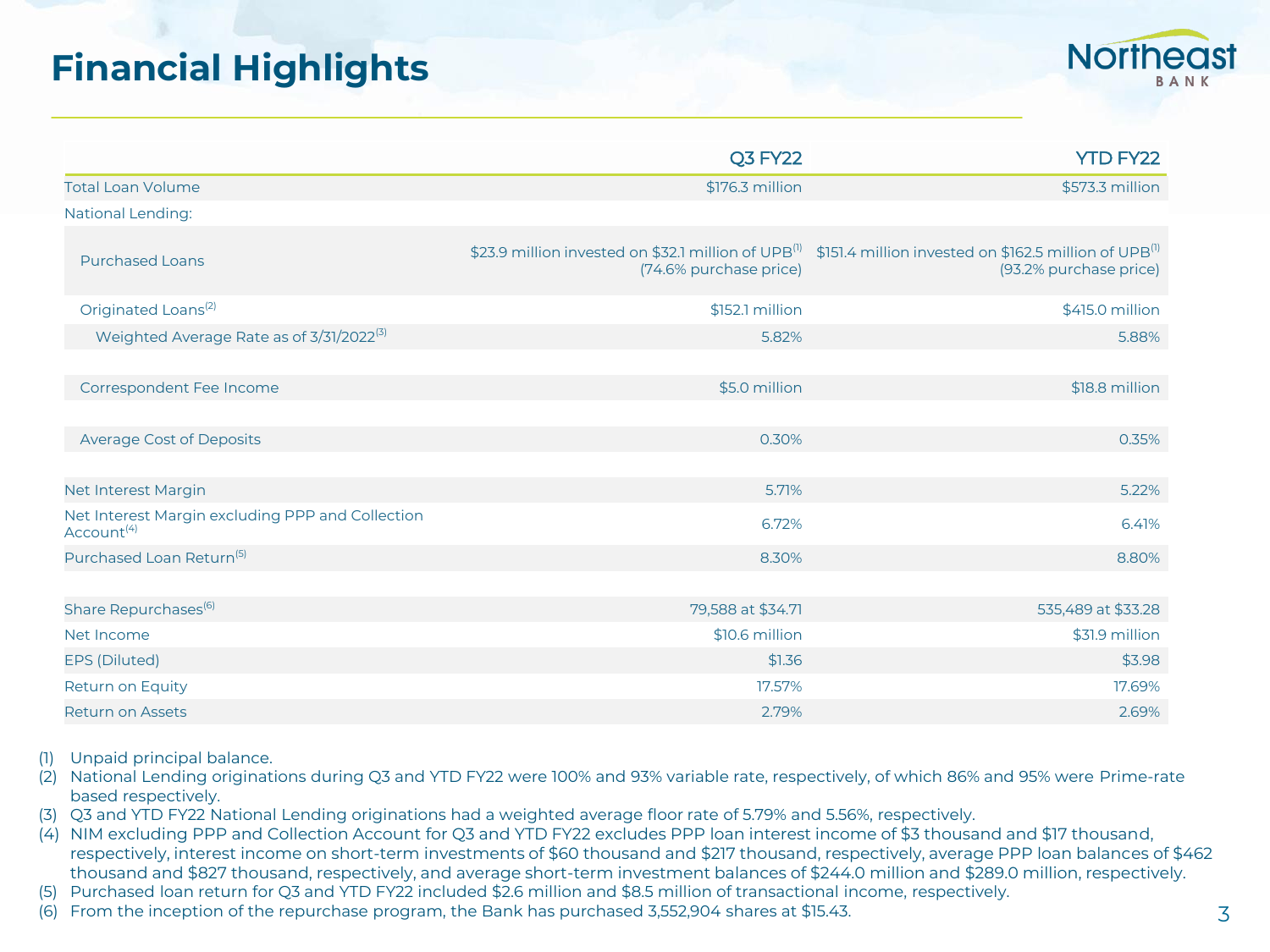### **Q3 FY22 Correspondent Fee Income Summary**



### **Income Summary**

| <b>Income Source</b>                       | <b>Amount Recognized</b> |
|--------------------------------------------|--------------------------|
|                                            | In thousands             |
| <b>Correspondent Fee</b>                   | \$1,087                  |
| Amortization of Purchased Accrued Interest | 1,690                    |
| <b>Earned Net Servicing Interest</b>       | 2,193                    |
| <b>Total Correspondent Fee Income</b>      | \$4,970                  |

### **Correspondent Fee Summary**

| Quarter                            | <b>PPP Loans Purchased by</b><br><b>Loan Source</b> | <b>Correspondent Fee</b> | <b>Purchased Accrued</b><br>Interest <sup>(1)</sup> | Total <sup>(2)</sup> |
|------------------------------------|-----------------------------------------------------|--------------------------|-----------------------------------------------------|----------------------|
|                                    |                                                     | In thousands             |                                                     |                      |
| <b>Q4 FY20</b>                     | \$1,272,900                                         | \$2,891                  | \$688                                               | \$3,579              |
| <b>Q1 FY21</b>                     | 2,112,100                                           | 5,348                    | 2,804                                               | 8,152                |
| <b>Q2 FY21</b>                     | 1,333,500                                           | 495                      | 3,766                                               | 4,261                |
| <b>Q3 FY21</b>                     | 2,141,900                                           | $\circ$                  | 598                                                 | 598                  |
| <b>Q4 FY21</b>                     | 4,371,000                                           | 171                      | 2,703                                               | 2,874                |
| <b>Q1 FY 22</b>                    | 6,300                                               | $\overline{\phantom{0}}$ |                                                     |                      |
| <b>Total</b>                       | \$11,237,700 (3)                                    | \$8,905                  | \$10,560                                            | \$19,465             |
| Less amounts recognized in Q3 FY22 | N/A                                                 | 1,087                    | 1,690                                               | 2,777                |
| Income Recognized - To Date        | N/A                                                 | \$6,255                  | \$6,193                                             | \$12,448             |
| <b>Remainder to be Recognized</b>  | N/A                                                 | \$1,563                  | \$2,677                                             | \$4,240              |

(1) Northeast Bank's share

(2) Expected to be recognized into income over approximate life of loans

(3) Loan Source's ending PPP loan balance was \$2.79 billion as of March 31, 2022.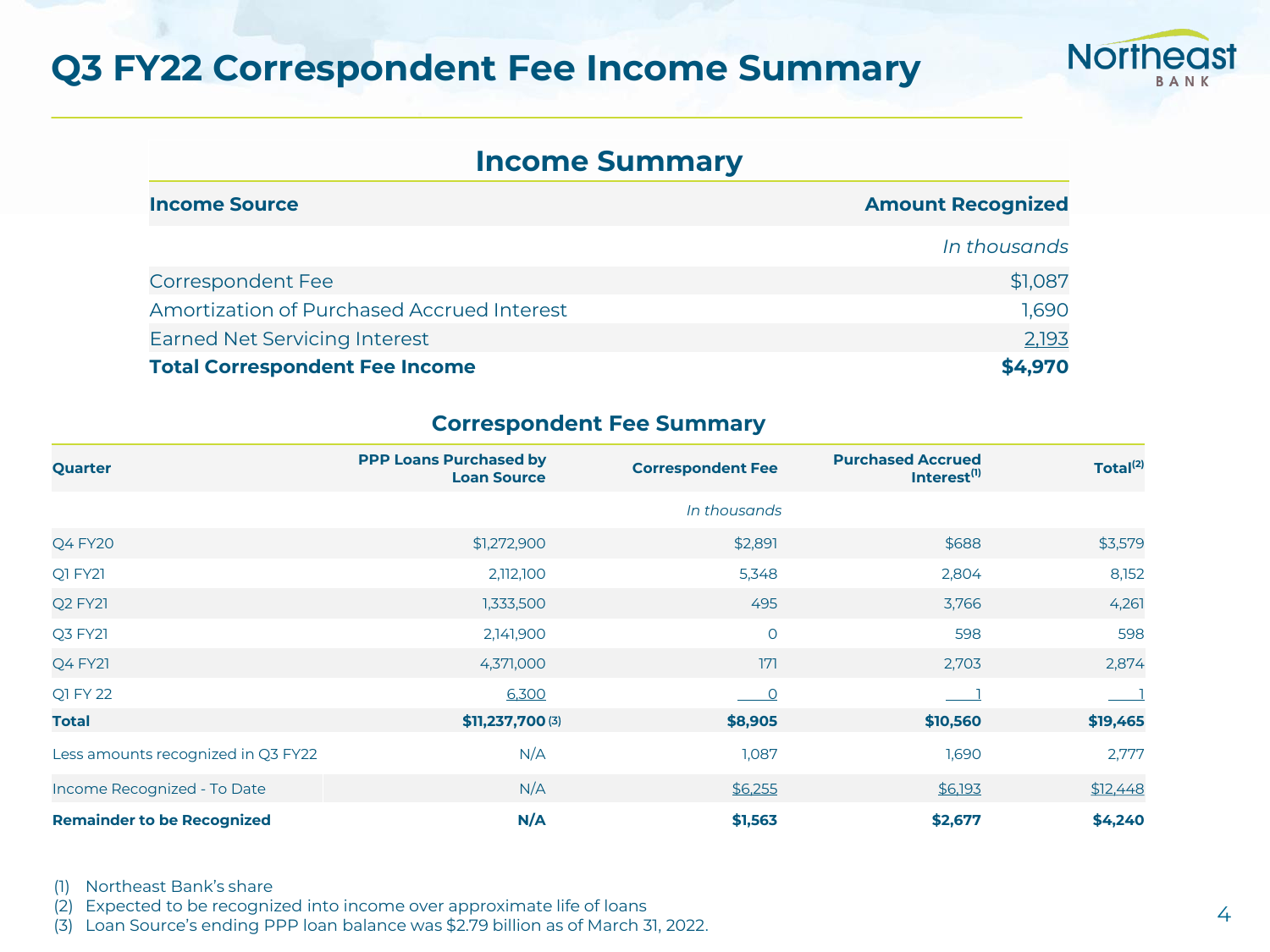

| <b>Correspondent Activity by Round</b> |                |                |              |  |  |  |  |
|----------------------------------------|----------------|----------------|--------------|--|--|--|--|
|                                        | <b>Round 1</b> | <b>Round 2</b> |              |  |  |  |  |
|                                        |                | In thousands   |              |  |  |  |  |
| \$ Purchased                           | \$5,086,941    | \$6,150,759    | \$11,237,700 |  |  |  |  |
|                                        |                |                |              |  |  |  |  |
| \$ Paid off/Forgiven                   | (4,930,427)    | (3,516,145)    | (8,446,573)  |  |  |  |  |
|                                        |                |                |              |  |  |  |  |
| \$ Remaining                           | \$156,513      | \$2,634,614    | \$2,791,127  |  |  |  |  |
|                                        |                |                |              |  |  |  |  |
| % Remaining                            | 3%             | 43%            | 25%          |  |  |  |  |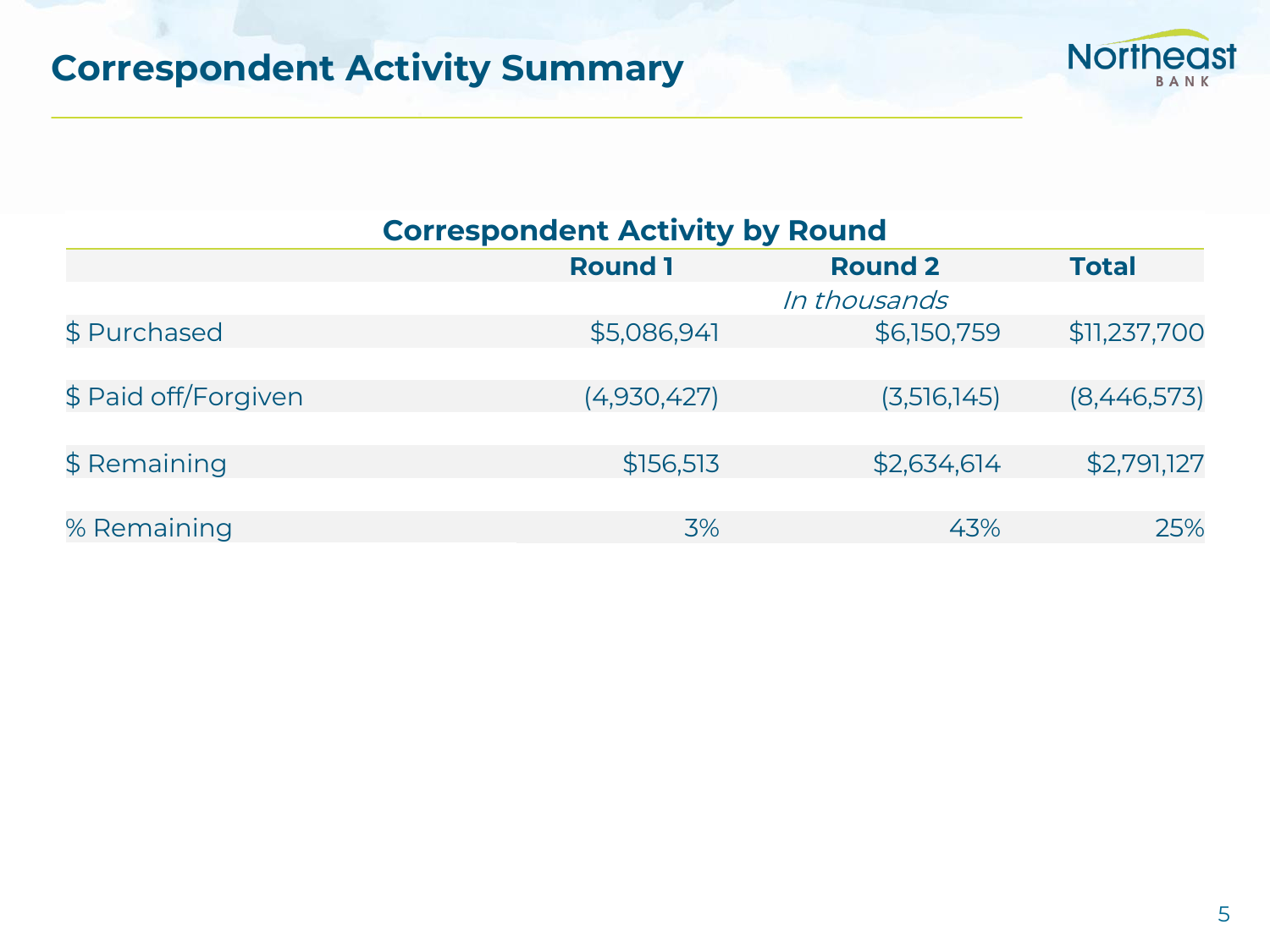### **Loan Portfolio Summary**



| <b>Loan Portfolio</b>                 | # of Loans           | <b>Total Balance</b> | <b>Average Balance</b> | <b>WA LTV</b> |  |  |  |  |  |
|---------------------------------------|----------------------|----------------------|------------------------|---------------|--|--|--|--|--|
|                                       | Dollars in thousands |                      |                        |               |  |  |  |  |  |
| <b>National Lending Division</b>      |                      |                      |                        |               |  |  |  |  |  |
| Purchased Loans (1)                   | 1,058                | \$479,824            | \$454                  | $47\%(3)$     |  |  |  |  |  |
| <b>Direct Originated Loans</b>        | 120                  | 369,199              | 3,077                  | 50%           |  |  |  |  |  |
| Lender Finance Loans                  | 94                   | 311,044              | 3,309                  | $50\%(4)$     |  |  |  |  |  |
| <b>SBA and USDA Loans (2)</b>         | 109                  | 35,595               | 327                    | 76%           |  |  |  |  |  |
| <b>Community Banking Division:</b>    |                      |                      |                        |               |  |  |  |  |  |
| <b>Commercial Loans</b>               | 168                  | 14,361               | 85                     | 44%           |  |  |  |  |  |
| <b>Residential and Consumer Loans</b> | 487                  | 22,783               | 47                     | 66%           |  |  |  |  |  |
| <b>Total</b>                          | 2,036                | \$1,232,806          | \$606                  | 50%           |  |  |  |  |  |

- (1) Total balance of \$479.8 million is equal to unpaid principal balance of \$517.0 million, net of \$37.2 million purchased loan discount.
- (2) Total loan balance of \$35.6 million is comprised of \$6.5 million of the guaranteed portion and \$29.1 million of the unguaranteed portion of loans.
- (3) This reflects the Bank's basis against the appraised value at origination.
- (4) LTV is calculated as the Bank's loan amount to the value of the underlying commercial real estate collateral.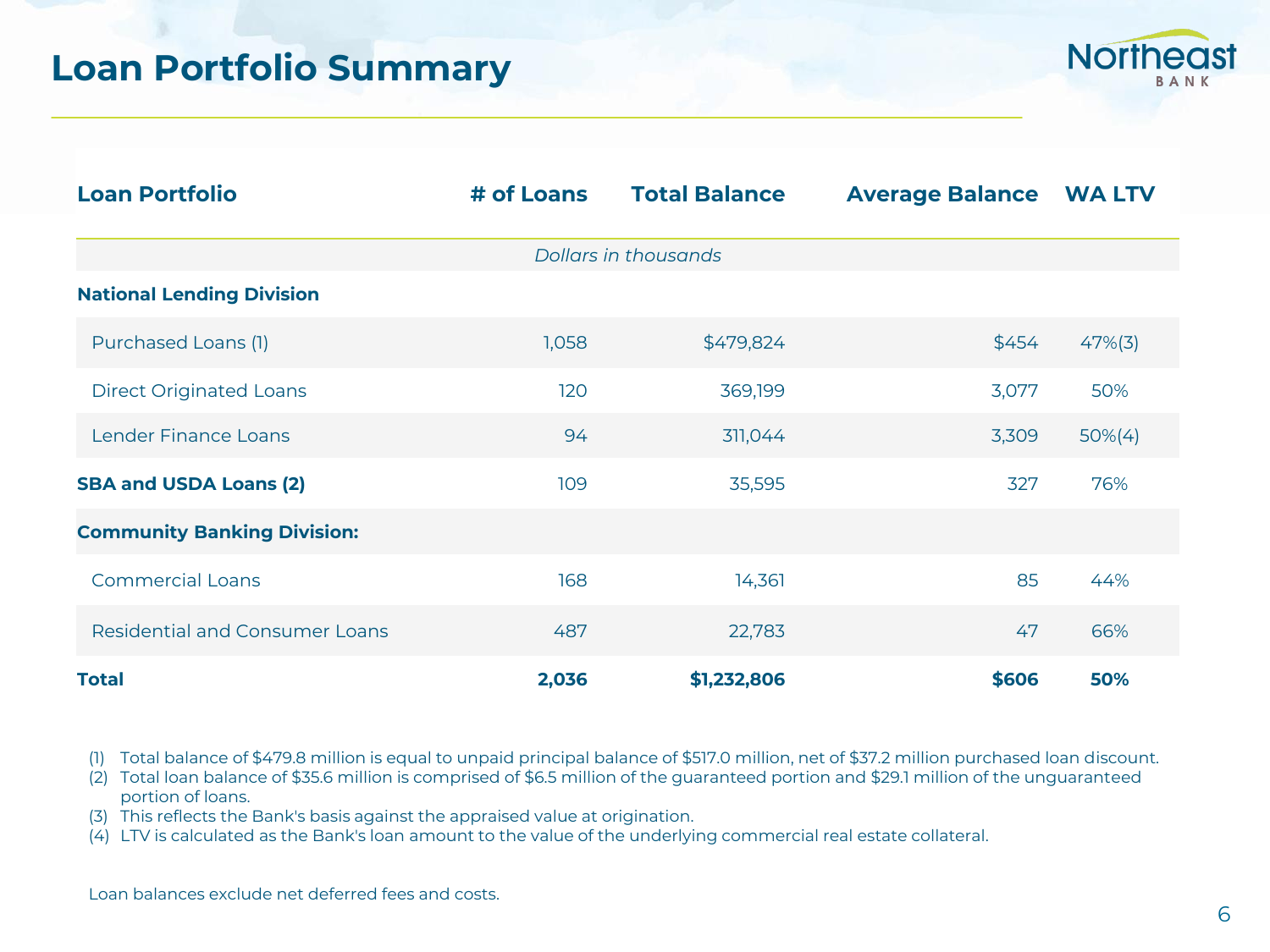# **National Lending Portfolio Roll Forward: Trailing Three Months**



**Northeast** 

BANK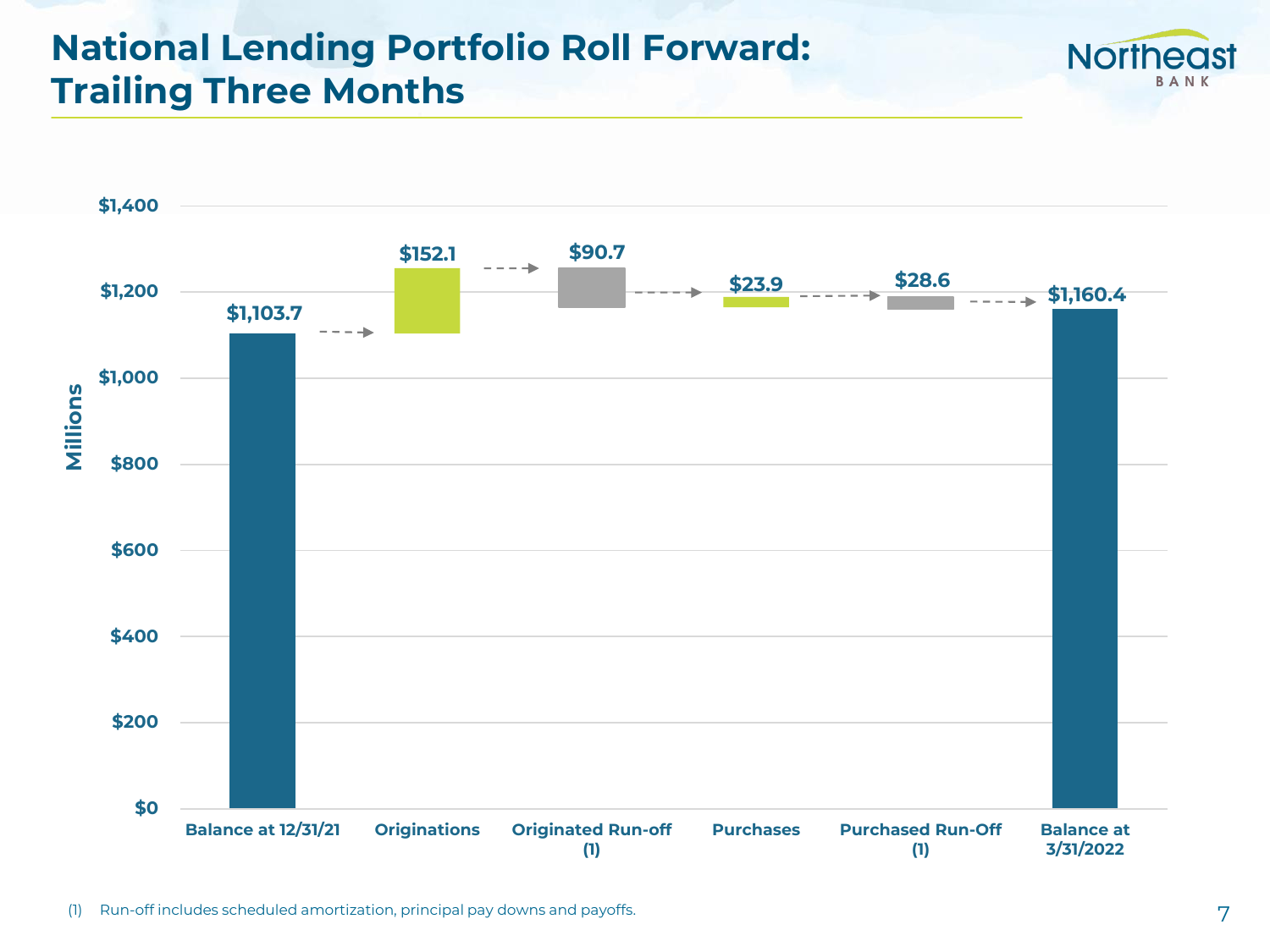# **National Lending Activity By Trailing 5 Quarters**



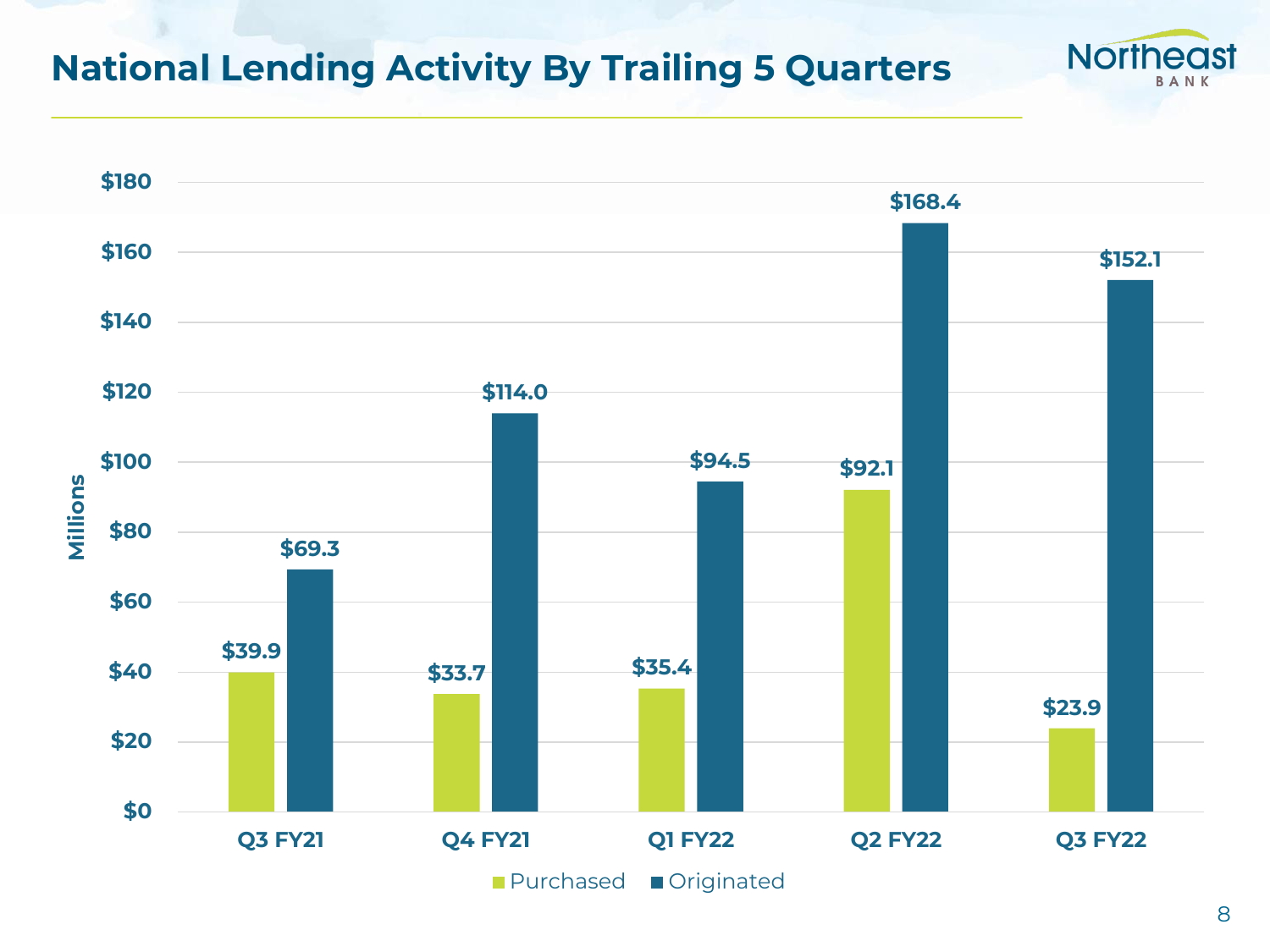# **National Lending Loan Portfolio Statistics as of March 31, 2022**



(1) Average investment size of \$911 thousand/loan; originated average: \$3.1 million/loan and purchased average: \$454 thousand/loan

- (2) Includes traditional and non-traditional retail, such as restaurants and gas stations.
- (3) 76% of the 10% Non-Real Estate total represents Lender Finance loans consisting of various collateral types in various locations.

**NY 36%**

**Northeast** 

BANK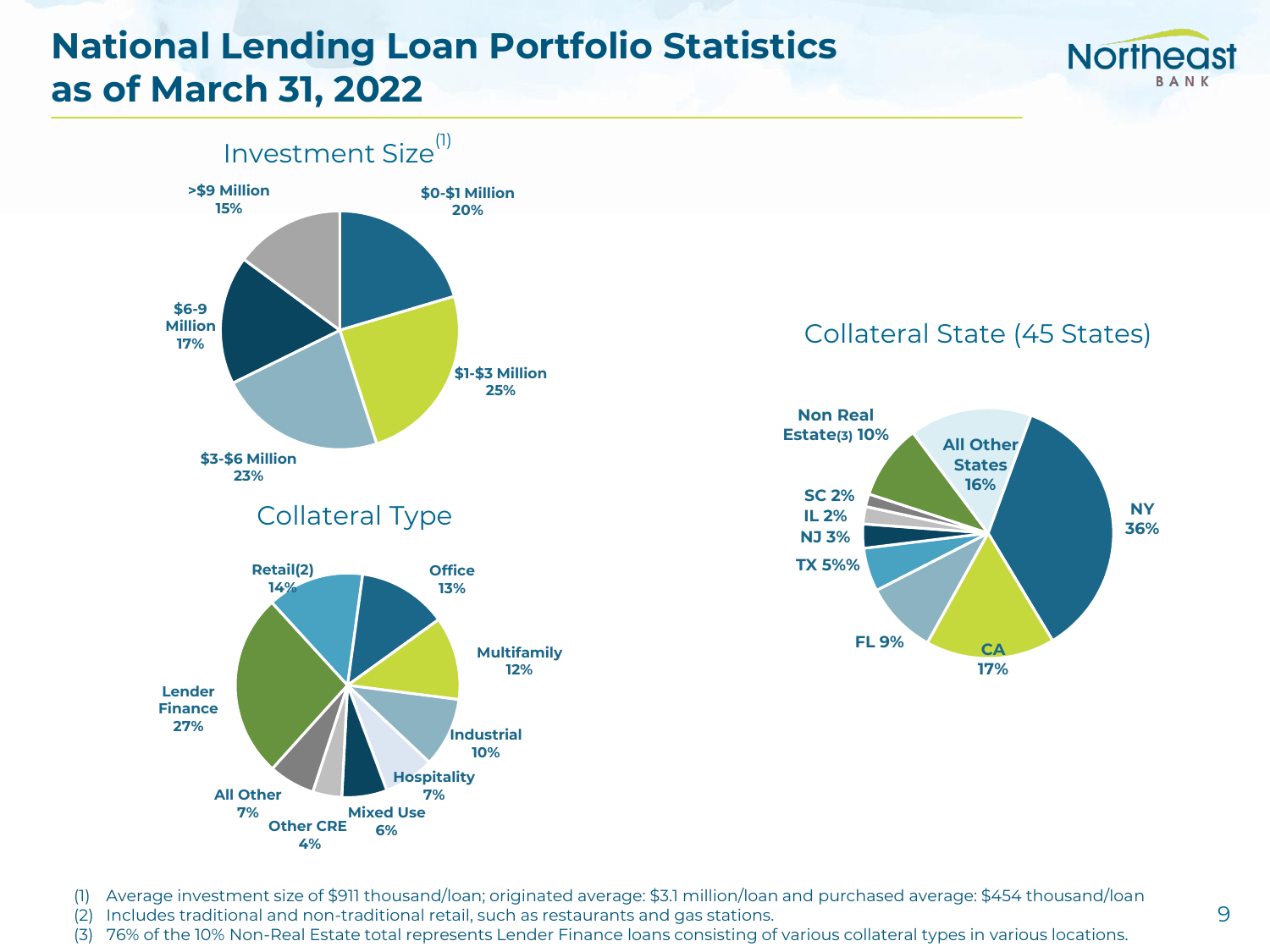

### **Asset Quality Metrics**



### NPAs / Total Assets & NPLs / Total Loans

### Allowance for Loan Losses / Gross Loans



### Classified Commercial Loans(1)







(1) Classified loans includes commercial real estate and commercial and industrial loans risk rated under the Bank's internal loan rating system.

(2) Represents allowance on originated loans divided by total originated loans.

(3) For periods ending 6/30, calculated as trailing twelve months of net charge-offs divided by average loans for the same period; for all other periods, calculated as current quarter's net charge-offs (annualized) divided by average loans for the same period.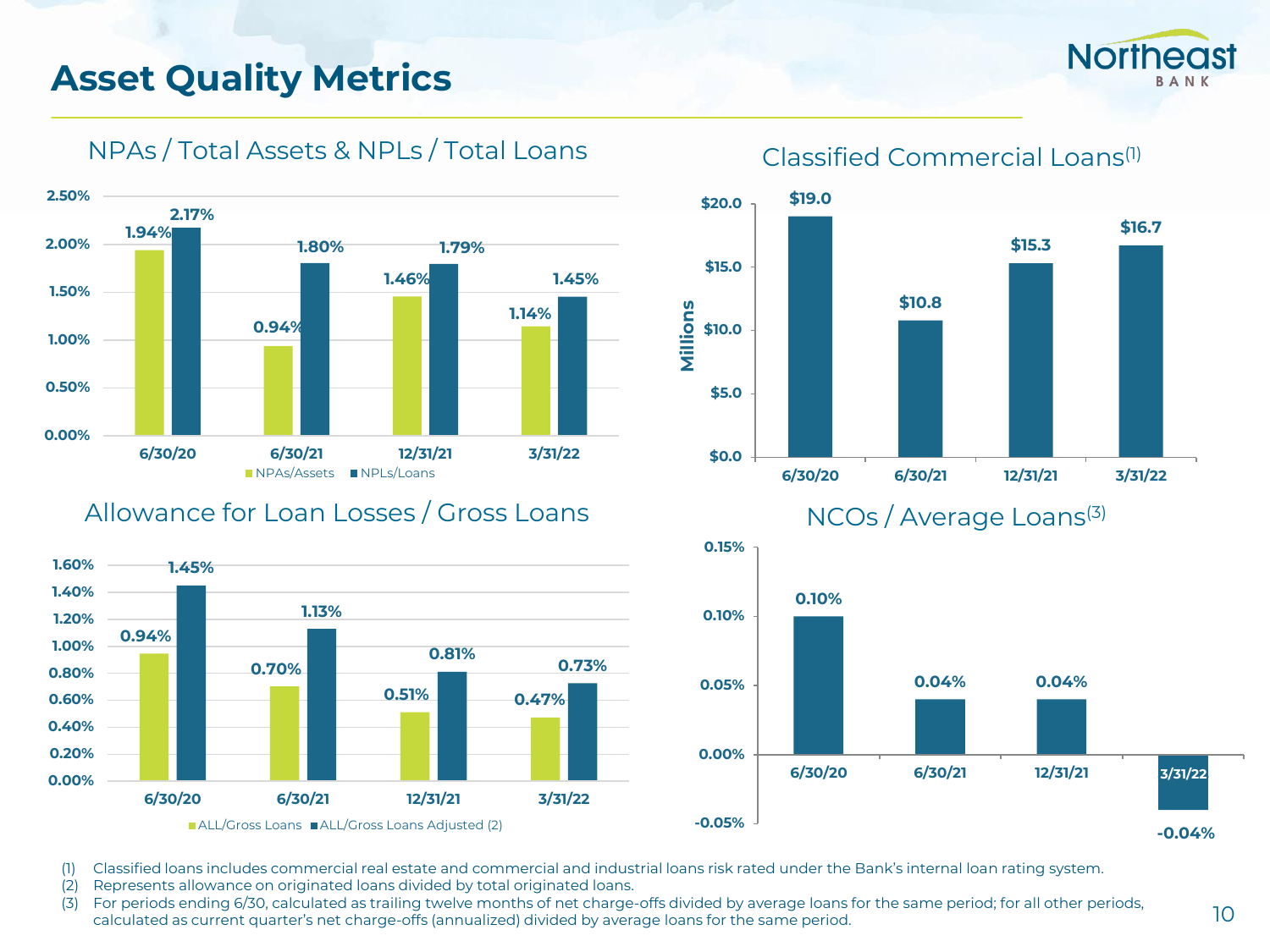**COVID Modification Summary**



|           |                          |                                                                                    | <b>Full Payment Deferral</b> |                             |           |         |  |  |
|-----------|--------------------------|------------------------------------------------------------------------------------|------------------------------|-----------------------------|-----------|---------|--|--|
|           |                          |                                                                                    | Status as of March 31, 2022  |                             |           |         |  |  |
|           | <b>Original Deferral</b> | <b>Currently in</b><br>60-89 DPD<br><b>Current</b><br>30-59 DPD<br><b>Deferral</b> |                              |                             |           |         |  |  |
|           |                          |                                                                                    | (In Millions)                |                             |           |         |  |  |
| Total (1) | \$98.9                   | \$0.0                                                                              | \$1.2<br>\$0.0<br>\$97.5     |                             |           |         |  |  |
|           |                          |                                                                                    | <b>Interest-Only Period</b>  |                             |           |         |  |  |
|           |                          |                                                                                    |                              | Status as of March 31, 2022 |           |         |  |  |
|           | <b>Original Deferral</b> | <b>Currently in</b><br><b>Deferral</b>                                             | <b>Current</b>               | 30-59 DPD                   | 60-89 DPD | 90+ DPD |  |  |
|           |                          |                                                                                    | (In Millions)                |                             |           |         |  |  |
| Total (1) | \$42.9                   | \$4.1                                                                              | \$42.9                       | \$0.0                       | \$0.0     | \$0.0   |  |  |

(1) Amounts represent balances as of March 31, 2022, not balances at the time of initial COVID modification. As such, any loans that previously entered into a COVID modification and have since paid off are no longer reflected in amounts above.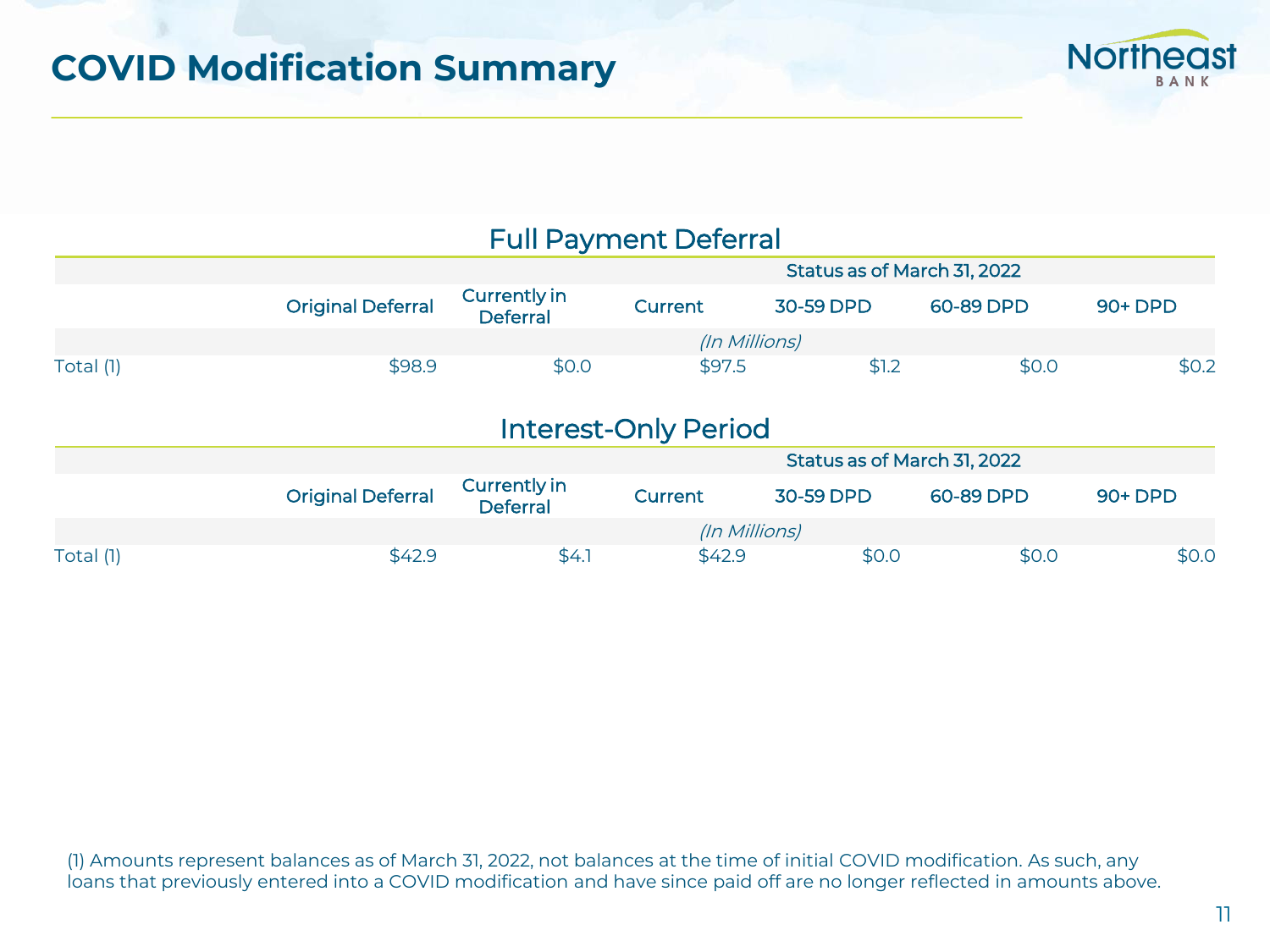# **Nonperforming Assets Turnover – Quarter ended March 31, 2022**



|                              | Nonperforming<br>Loans | <b>REO</b> | <b>Total</b> | FMV of<br>Collateral | LTV                    | <b>Notes</b>                                                                                      |
|------------------------------|------------------------|------------|--------------|----------------------|------------------------|---------------------------------------------------------------------------------------------------|
|                              |                        |            |              |                      | (Dollars in Thousands) |                                                                                                   |
| December 31, 2021 Balance    | \$21,199               | \$53       | \$21,252     |                      |                        |                                                                                                   |
| <b>NPL Additions:</b>        |                        |            |              |                      |                        |                                                                                                   |
| #1                           | 198                    |            | 198          | \$1,160              | 17%                    | Two owner-occupied industrial complexes in OH                                                     |
| #2                           | 188                    |            | 188          | 343                  | 55%                    | Multifamily apartment buildings in IL                                                             |
| #3                           | 172                    |            | 172          | 540                  | 32%                    | Self-service car wash in FL                                                                       |
| #4                           | 158                    |            | 158          | 592                  | 27%                    | Owner-occupied industrial property in NY                                                          |
| #5                           | 129                    |            | 129          | 123                  | 105%                   | Assisted living facility in KY; \$6 thousand specific reserve                                     |
| #6                           | 113                    |            | 113          | 536                  | 21%                    | Owner-occupied industrial building located in NC                                                  |
| Other - Various              | 472                    |            | 472          |                      |                        | < \$100 thousand NIB - 13 loans                                                                   |
| <b>Total Additions:</b>      | 1,429                  |            | 1,429        |                      |                        |                                                                                                   |
| <b>NPL Resolutions:</b>      |                        |            |              |                      |                        |                                                                                                   |
| #1                           | (1,065)                |            | (1,065)      |                      |                        | Owner-occupied industrial building in CA (2 loans) -<br>returned to accrual                       |
| #2                           | (998)                  |            | (998)        |                      |                        | Multifamily property in MA paid down via property sale                                            |
| #3                           | (896)                  |            | (896)        |                      |                        | Apartment duplex in CA - paid off in full via refinance                                           |
| <b>Other Loans - Various</b> | (1,757)                |            | (1,757)      |                      |                        | 16 loans (totaling \$1.3 million) returned to accrual or paid<br>off; \$469 thousand net paydowns |
| <b>REO#1</b>                 |                        | (53)       | (53)         |                      |                        | Vacant daycare in FL, sold for \$56 thousand gain in March                                        |
| <b>Total Resolutions:</b>    | (4,716)                | (53)       | (4,769)      |                      |                        |                                                                                                   |
| March 31, 2022 Balance:      | \$17,912               | \$0        | \$17,912     |                      |                        |                                                                                                   |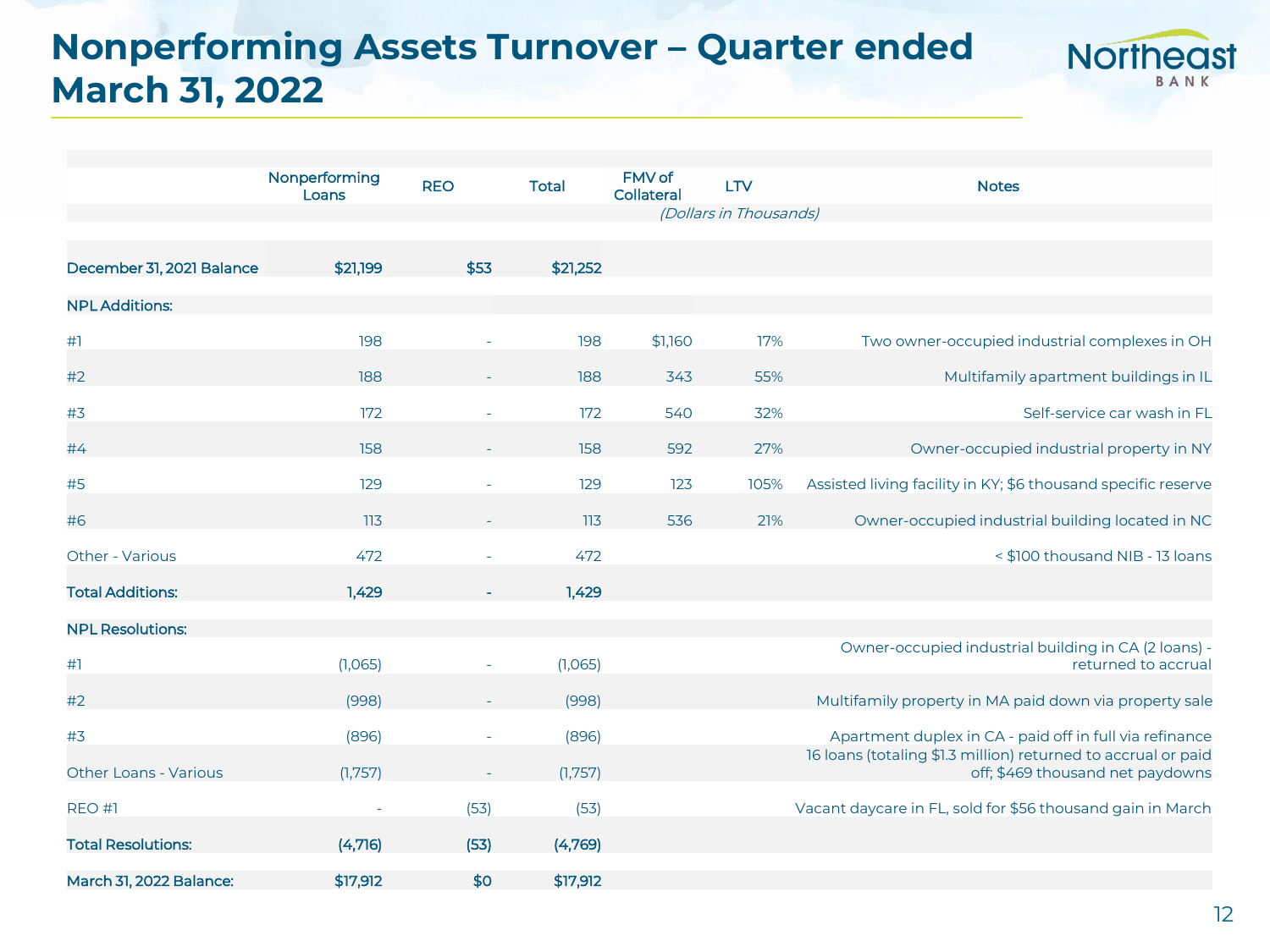### **Allowance Allocation**



| <b>Loan Segment</b>                       | <b>Balances at</b><br><b>March 31, 2022</b> | <b>Total Loan Total Reserves</b><br>at March 31, | 2022 March 31, 2022 | <b>ALL / Total Total Reserves</b><br><b>Loans at at December</b><br>31, 2021 | <b>ALL</b> / Total<br>December 31,<br>2021 | <b>Total</b><br><b>Loans at Reserves at</b><br><b>March 31,</b><br>2021 | <b>ALL</b> / Total<br>Loans at<br><b>March 31, 2021</b> |
|-------------------------------------------|---------------------------------------------|--------------------------------------------------|---------------------|------------------------------------------------------------------------------|--------------------------------------------|-------------------------------------------------------------------------|---------------------------------------------------------|
| Dollars in thousands                      |                                             |                                                  |                     |                                                                              |                                            |                                                                         |                                                         |
| <b>LASG Purchased</b>                     | \$479,824                                   | \$353                                            | 0.07%               | \$388                                                                        | 0.08%                                      | \$420                                                                   | 0.10%                                                   |
|                                           |                                             |                                                  |                     |                                                                              |                                            |                                                                         |                                                         |
| <b>Originated Loans:</b>                  |                                             |                                                  |                     |                                                                              |                                            |                                                                         |                                                         |
| <b>C&amp;I (Lender Finance primarily)</b> | 334,392                                     | 1,578                                            | 0.47%               | 1,589                                                                        | 0.56%                                      | 1,181                                                                   | 0.53%                                                   |
| <b>Commercial Real Estate</b>             | 334,132                                     | 2,307                                            | 0.69%               | 2,329                                                                        | 0.72%                                      | 2,426                                                                   | 0.99%                                                   |
| SBA and USDA:                             |                                             |                                                  |                     |                                                                              |                                            |                                                                         |                                                         |
| - Guaranteed                              | 6,517                                       | ÷                                                | 0.00%               | $\overline{\phantom{a}}$                                                     | 0.00%                                      | $\overline{\phantom{0}}$                                                | 0.00%                                                   |
| - Unguaranteed                            | 28,057                                      | 1,355                                            | 4.83%               | 1,495                                                                        | 5.20%                                      | 4,479                                                                   | 12.51%                                                  |
| 1-4 Family Residential                    | 48,615                                      | 213                                              | 0.44%               | 223                                                                          | 0.43%                                      | 282                                                                     | 0.48%                                                   |
| Consumer                                  | 788                                         | 10                                               | 1.27%               | 16                                                                           | 1.82%                                      | 32                                                                      | 2.63%                                                   |
| <b>Total Originated Loans</b>             | 752,501                                     | 5,463                                            | 0.73%               | 5,652                                                                        | 0.81%                                      | 8,400                                                                   | 1.48%                                                   |
|                                           |                                             |                                                  |                     |                                                                              |                                            |                                                                         |                                                         |
| <b>Total Loans</b>                        | \$1,232,325                                 | \$5,816                                          | 0.47%               | \$6,040                                                                      | 0.51%                                      | \$8,820                                                                 | 0.88%                                                   |

(1) Under purchased loan accounting, only further declines in expected cash flows subsequent to the acquisition of a loan are recognized through a specific reserve in the allowance for loan losses.

Loan balances are net of deferred fees and costs.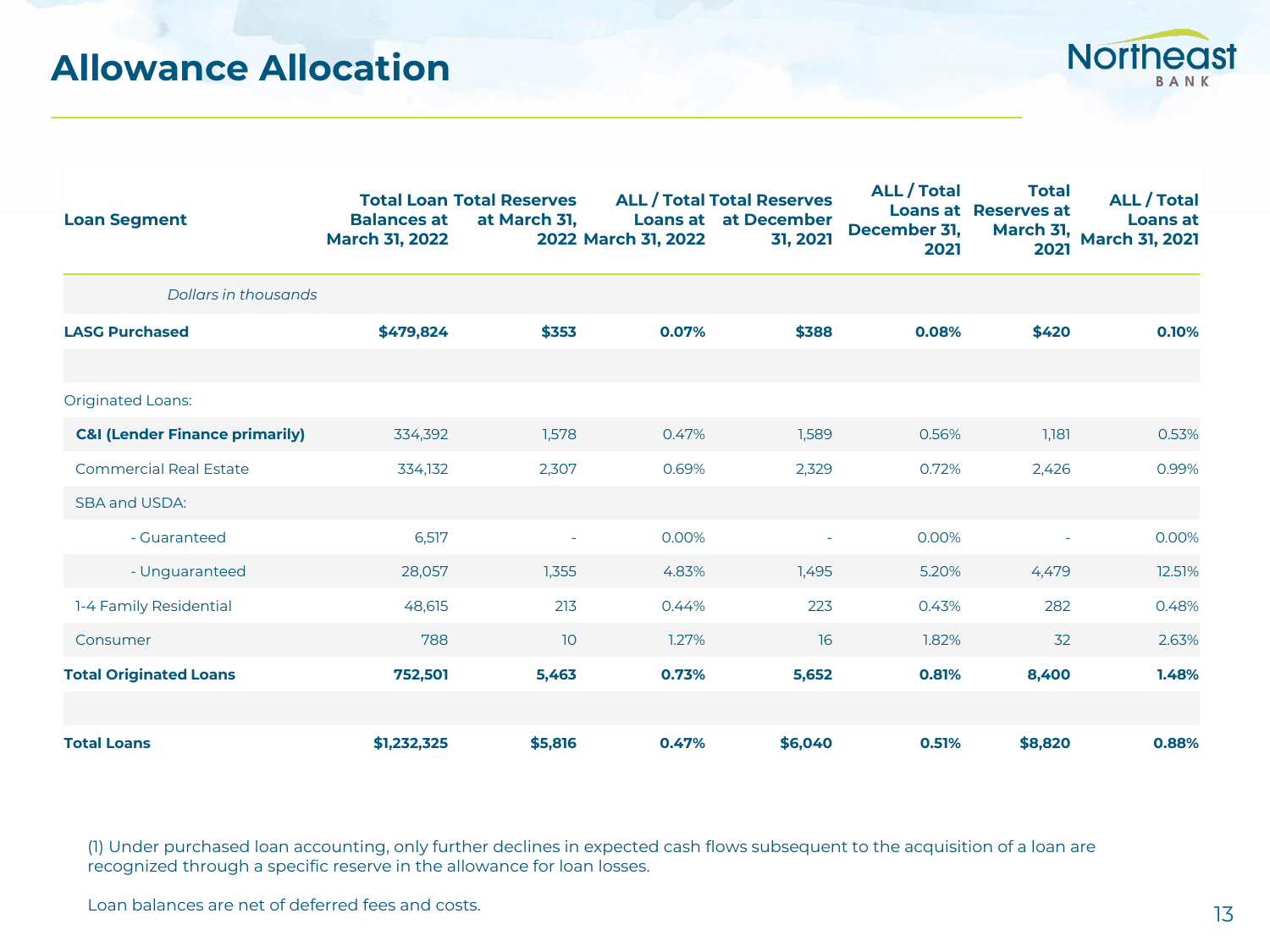# **National Lending Portfolio by Collateral Type**



| <b>Collateral Type</b>                    | <b>Direct Originated</b> |               | <b>Lender Finance</b> |               | <b>Purchased</b> |               | <b>Total National</b><br><b>Lending</b> |               |
|-------------------------------------------|--------------------------|---------------|-----------------------|---------------|------------------|---------------|-----------------------------------------|---------------|
| Dollars in thousands                      | <b>Balance</b>           | <b>WA LTV</b> | <b>Balance</b>        | <b>WA LTV</b> | <b>Balance</b>   | <b>WA LTV</b> | <b>Balance</b>                          | <b>WA LTV</b> |
| 1-4 Family                                | \$24,771                 | 51%           | \$26,501              | 50%           | \$6,638          | 23%           | \$57,910                                | 47%           |
| <b>Hospitality</b>                        | 56,755                   | 54%           | 15,045                | 54%           | 27,837           | 45%           | 99,637                                  | 51%           |
| <b>Industrial</b>                         | 27,280                   | 49%           | 34,264                | 51%           | 93,611           | 45%           | 155,155                                 | 47%           |
| <b>Land and</b><br><b>Construction</b>    | 5,417                    | 54%           | 12,278                | 34%           | 6,803            | 49%           | 24,498                                  | 43%           |
| <b>Mixed Use</b>                          | 26,633                   | 60%           | 76,472                | 54%           | 22,234           | 43%           | 125,339                                 | 54%           |
| <b>Multi Family</b>                       | 21,437                   | 45%           | 31,539                | 51%           | 122,482          | 45%           | 175,458                                 | 46%           |
| <b>Office</b>                             | 75,201                   | 49%           | 34,800                | 58%           | 79,238           | 51%           | 189,239                                 | 51%           |
| <b>Retail</b>                             | 109,950                  | 51%           | 23,340                | 48%           | 118,522          | 51%           | 251,812                                 | 51%           |
| <b>Small Balance</b><br><b>Commercial</b> | 21,755                   | 34%           | 56,805                | 41%           | 2,459            | 36%           | 81,019                                  | 39%           |
| <b>Total</b>                              | \$369,199                | 50%           | \$311,044             | 50%           | \$479,824        | 47%           | \$1,160,067                             | 49%           |

All data as of March 31, 2022, unless otherwise noted. Loan balances exclude net deferred fees and costs.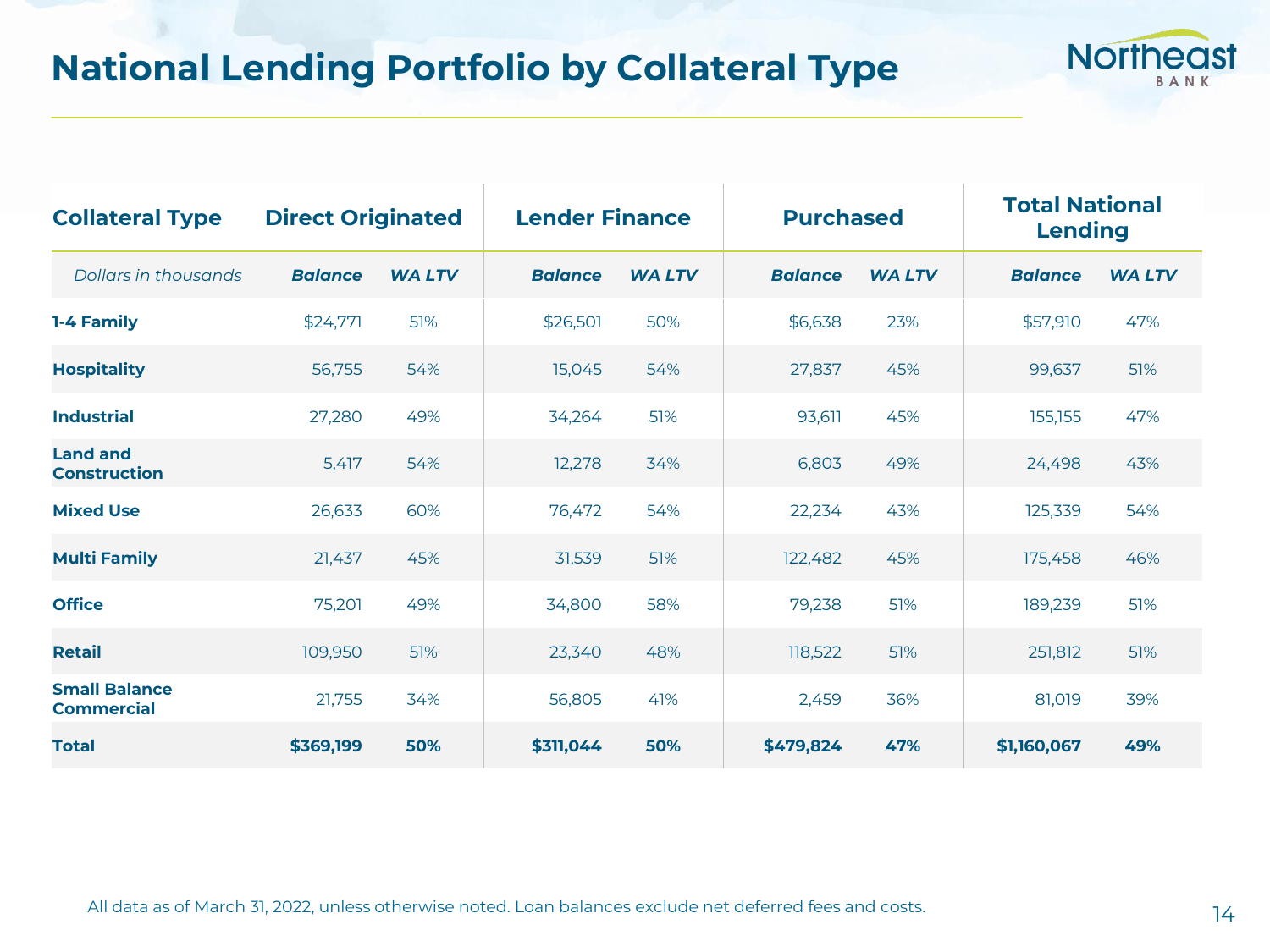# **National Lending Portfolio** — **Weighted Average LTV By Bucket**



| <b>WA LTV</b>                     |                      |           |           |           |          |           |              |  |
|-----------------------------------|----------------------|-----------|-----------|-----------|----------|-----------|--------------|--|
| <b>National Lending Portfolio</b> | < 40%                | 40-49%    | 50-59%    | 60-69%    | 70-79%   | $>= 80\%$ | <b>Total</b> |  |
|                                   | Dollars in thousands |           |           |           |          |           |              |  |
| <b>Purchased Loans</b>            | \$165,086            | \$92,460  | \$102,583 | \$70,277  | \$34,734 | \$14,684  | \$479,824    |  |
| <b>Direct Originated Loans</b>    | 88,823               | 85.195    | 85.761    | 74.714    | 27,452   | 7.254     | 369,199      |  |
| <b>Lender Finance Loans</b>       | 60.777               | 76,276    | 118,844   | 52,533    | 2,614    | $\sim$    | 311,044      |  |
| <b>Total</b>                      | \$314,686            | \$253,931 | \$307.188 | \$197,524 | \$64,800 | \$21,938  | \$1,160,067  |  |
| % of Total                        | 27%                  | 22%       | 26%       | 17%       | 6%       | 2%        | 100%         |  |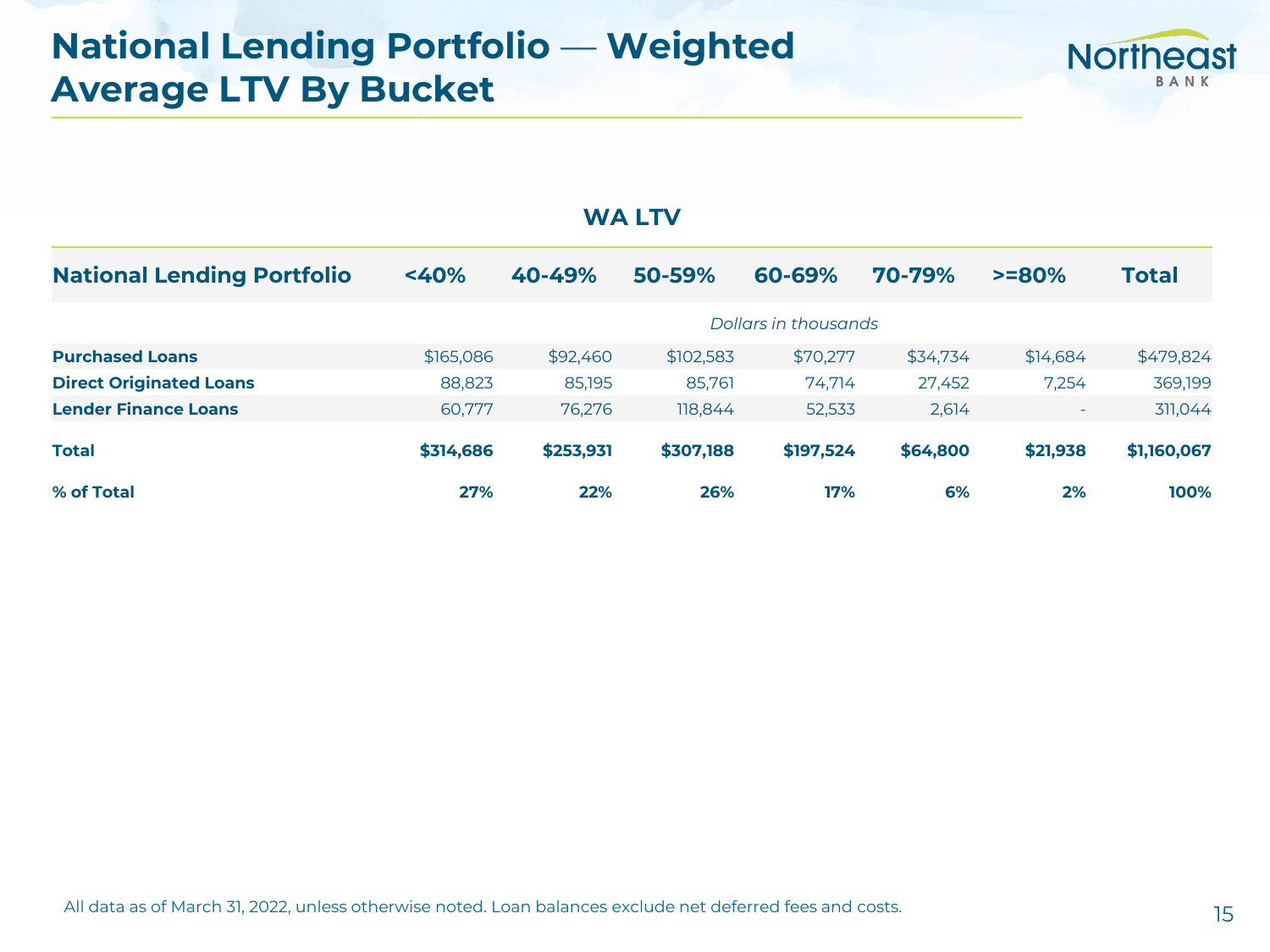

| <b>National Lending Purchased</b><br><b>Portfolio</b>  | <b>Origination Year</b> |           |                          |              |
|--------------------------------------------------------|-------------------------|-----------|--------------------------|--------------|
| Dollars in thousands                                   | <b>Pre-2009</b>         |           | 2009-2015 2016 and later | <b>Total</b> |
| <b>Current Basis</b>                                   | \$159,195               | \$176,083 | \$144,546                | \$479,824    |
| # of Loans                                             | 634                     | 239       | 185                      | 1,058        |
| % of Portfolio                                         | 33%                     | 37%       | 30%                      | 100%         |
| <b>Original Principal Balance</b>                      | \$425,016               | \$288,180 | \$183,610                | \$896,806    |
| <b>Current Principal Balance</b>                       | 177,633                 | 186,692   | 152,647                  | 516,972      |
|                                                        |                         |           |                          |              |
| % Principal Paid Down Since Origination                | 58%                     | 35%       | 17%                      | 42%          |
| <b>Current Basis<sup>(1)</sup>/ Original Principal</b> | 37%                     | 61%       | 79%                      | 54%          |

(1) Current basis is net of principal paydowns and remaining discount.

All data as of March 31, 2022, unless otherwise noted. Loan balances exclude net deferred fees and costs.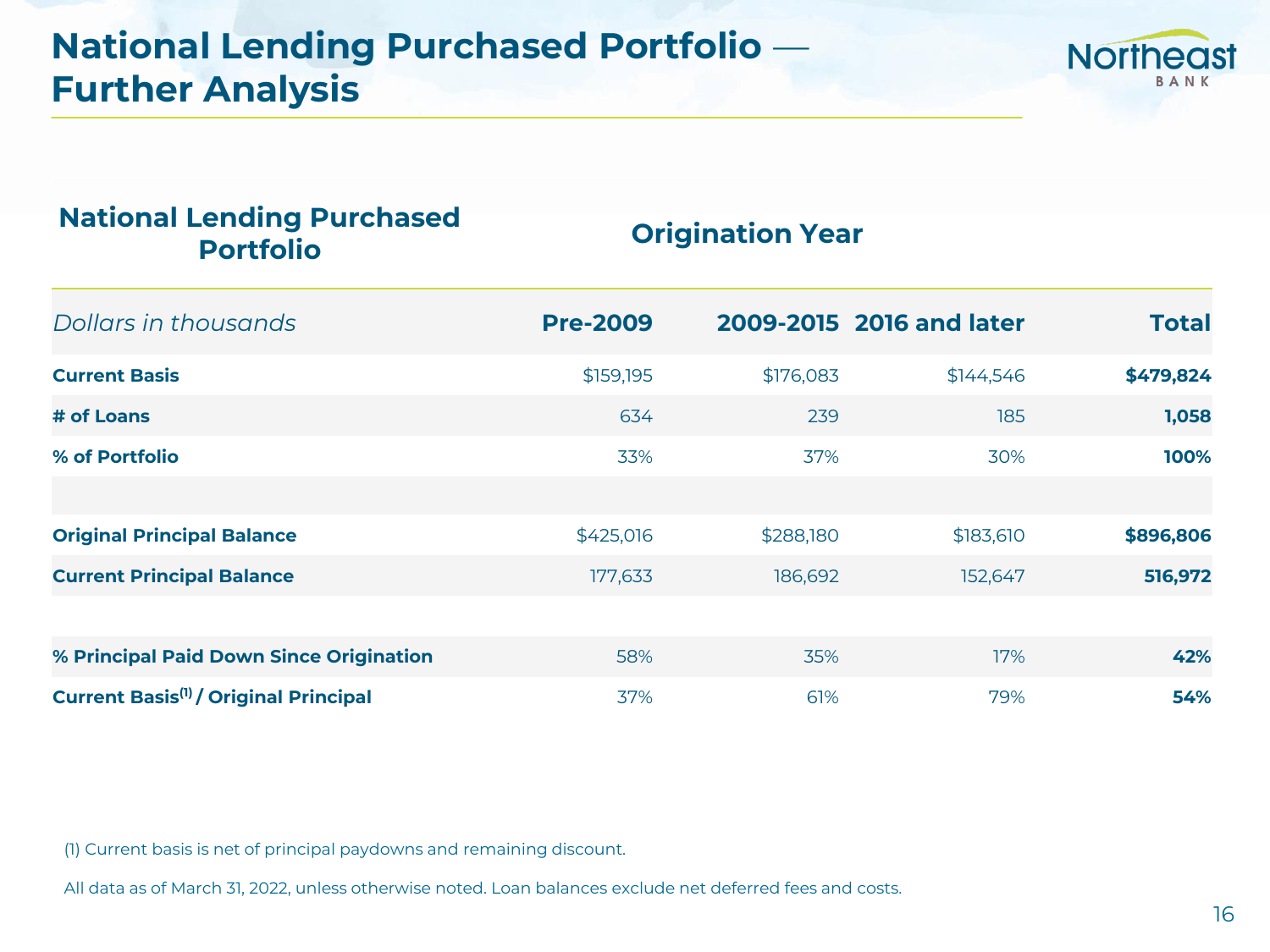# **National Lending Originated Portfolio** — **Interest Reserve Analysis**



### **Lender Finance**

| Dollars in thousands                           | <b>Balance</b> | % with<br><b>Interest</b><br><b>Reserves</b> | <b>Interest</b><br><b>Reserve WA</b><br><b>Duration</b> | <b>WA</b><br><b>Advance</b><br>Rate <sup>(1)</sup> | <b>WA Loan to</b><br><b>Underlying</b><br>$RE^{(1)}$ |
|------------------------------------------------|----------------|----------------------------------------------|---------------------------------------------------------|----------------------------------------------------|------------------------------------------------------|
| <b>Total Lender Finance Loans</b>              | \$311,044      |                                              |                                                         | 69%                                                | 50%                                                  |
| Lender Finance Loans with Interest<br>Reserves | 273,803        | 88%                                          | 6.1 Months                                              |                                                    |                                                      |

### **Direct Originated Loans**

| Dollars in thousands                              | <b>Balance</b> | <b>Reserves</b> | % with Interest Interest Reserve<br><b>WA Duration</b> | $WA$ LTV $^{(1)}$ |
|---------------------------------------------------|----------------|-----------------|--------------------------------------------------------|-------------------|
| <b>Total Direct Originated Loans</b>              | \$369,199      |                 |                                                        | 50%               |
| Direct Originated Loans with Interest<br>Reserves | 234,985        | 64%             | 7.2 Months                                             |                   |

(1) Weighted Average calculations utilize original balance and real estate values at the time of origination.

17 All data as of March 31, 2022, unless otherwise noted. Loan balances exclude net deferred fees and costs.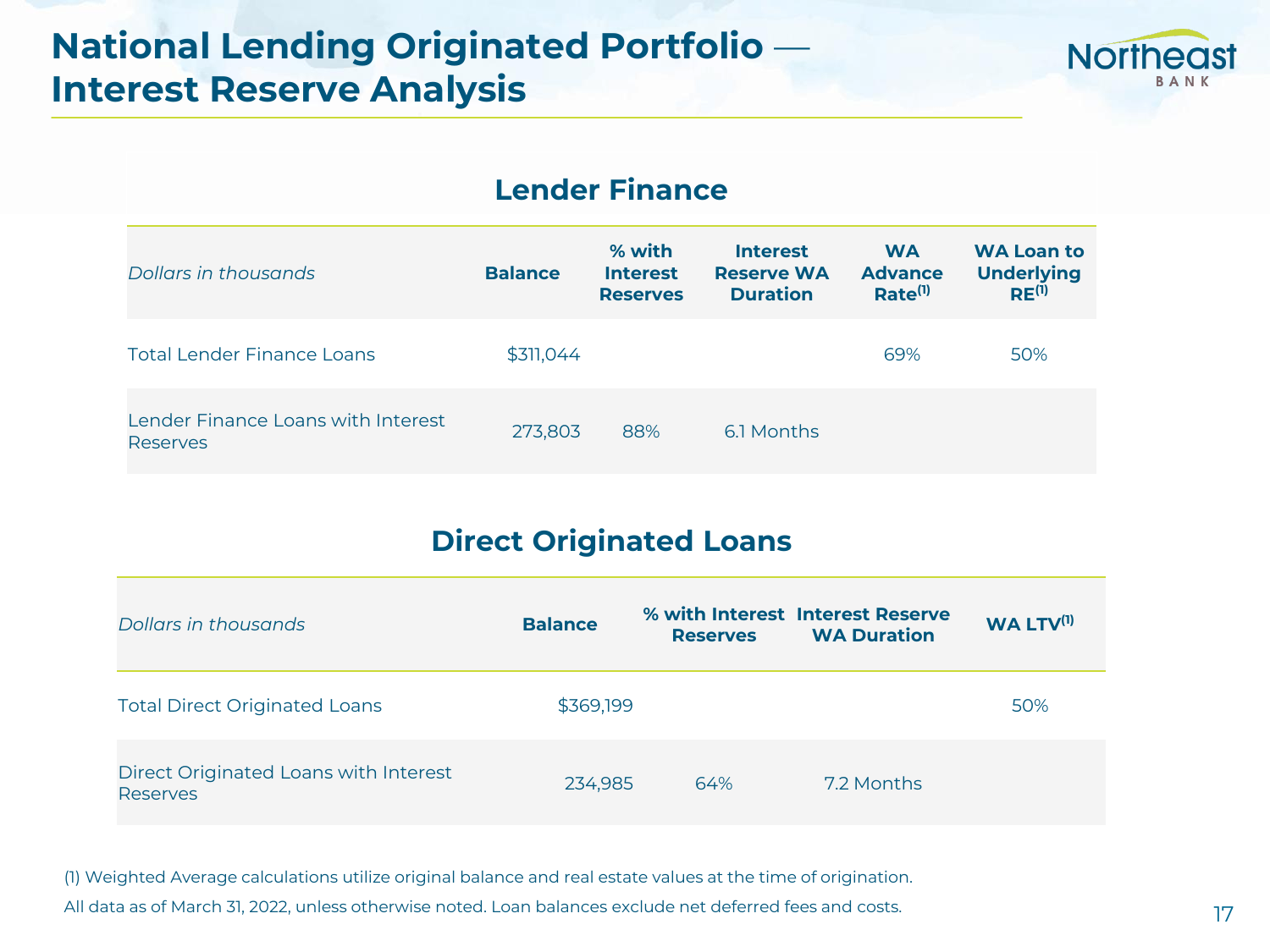# **Community Banking Division Portfolio by Collateral Type**



| <b>Collateral Type</b>       | <b>Commercial</b> |                          |                          | <b>Consumer</b>          |                |
|------------------------------|-------------------|--------------------------|--------------------------|--------------------------|----------------|
| Dollars in thousands         | <b>Balance</b>    | <b>WA LTV</b>            | <b>Balance</b>           | <b>WALTV</b>             | <b>Balance</b> |
| 1-4 Family                   | \$1,626           | 49%                      | \$20,803                 | 66%                      | \$22,429       |
| <b>Hospitality</b>           | 1,062             | 26%                      |                          |                          | 1,062          |
| <b>Industrial</b>            | 150               | 51%                      | $\bar{\phantom{a}}$      | L,                       | 150            |
| <b>Land and Construction</b> | 153               | 26%                      | 283                      | 64%                      | 436            |
| <b>Mixed Use</b>             | 313               | 83%                      | $\equiv$                 | $\overline{\phantom{a}}$ | 313            |
| <b>Multi Family</b>          | 3,291             | 40%                      | 1,341                    | 67%                      | 4,632          |
| <b>Office</b>                | 4,161             | 36%                      | $\overline{\phantom{a}}$ | $\overline{\phantom{a}}$ | 4,161          |
| <b>Retail</b>                | 2,066             | 45%                      |                          | $\overline{\phantom{a}}$ | 2,066          |
| <b>Small Balance</b>         | 1,539             | 76%                      | 347                      | 50%                      | 1,886          |
| <b>Unsecured</b>             |                   | $\overline{\phantom{a}}$ | $\overline{9}$           | 100%                     | 9              |
| <b>Total</b>                 | \$14,361          | 44%                      | \$22,783                 | 66%                      | \$37,144       |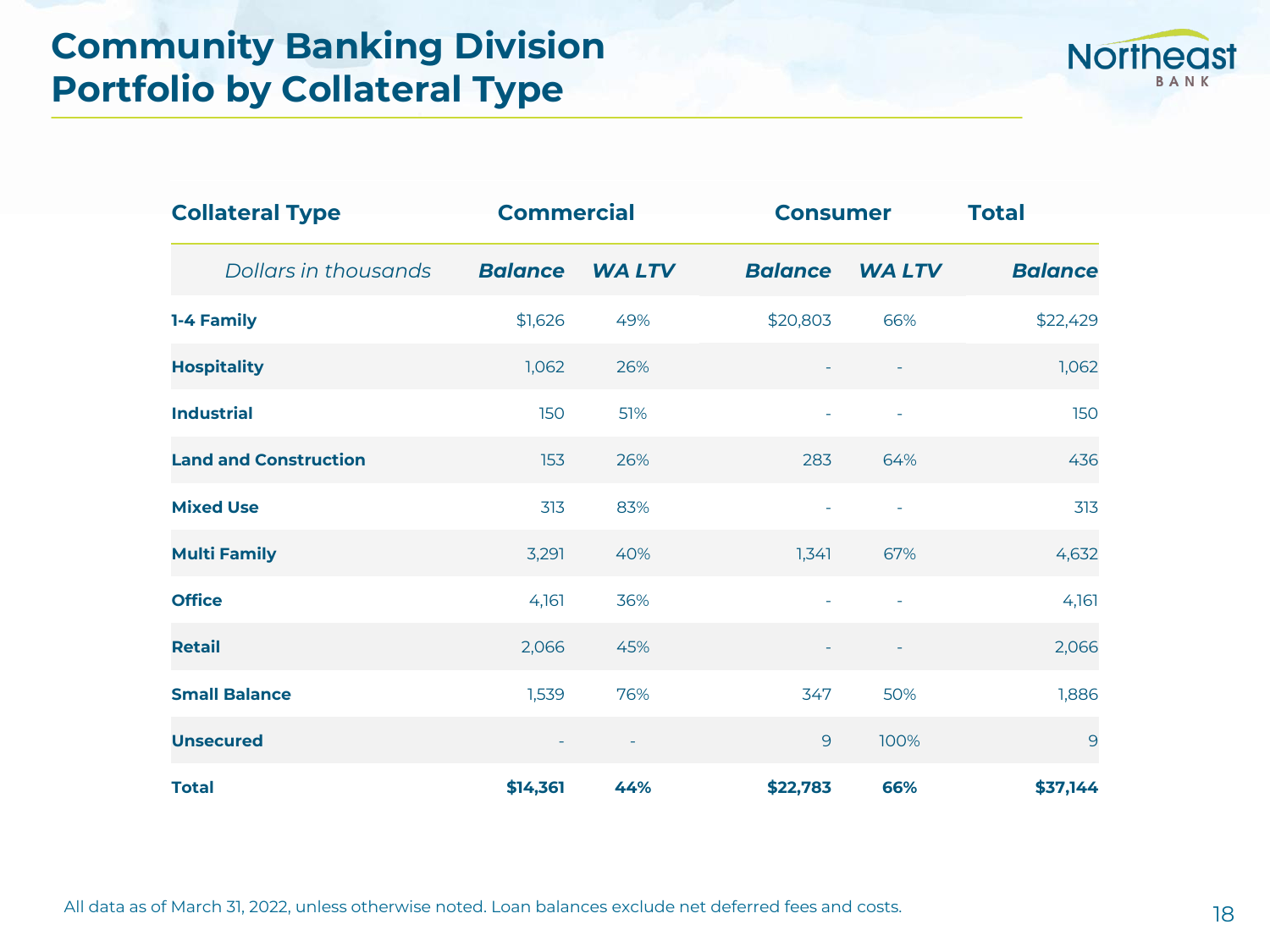

### **Collateral Type SBA and USDA Loans**

| Dollars in thousands                      | <b>Guaranteed</b> | <b>Unguaranteed</b> | <b>Total Balance</b> | <b>WA LTV</b> |
|-------------------------------------------|-------------------|---------------------|----------------------|---------------|
| <b>Hospitality</b>                        | \$1,422           | \$17,370            | \$18,792             | 74%           |
| <b>Industrial</b>                         | 596               | 3,621               | 4,217                | 61%           |
| <b>Office</b>                             |                   | 1,978               | 1,978                | 81%           |
| <b>Retail</b>                             | 3,515             | 4,489               | 8,004                | 90%           |
| <b>Small Balance</b><br><b>Commercial</b> | 318               | 1,395               | 1,713                | 73%           |
| 1-4 Family                                | 668               | 223                 | 891                  | 65%           |
| <b>Total</b>                              | \$6,519           | \$29,076            | \$35,595             | 76%           |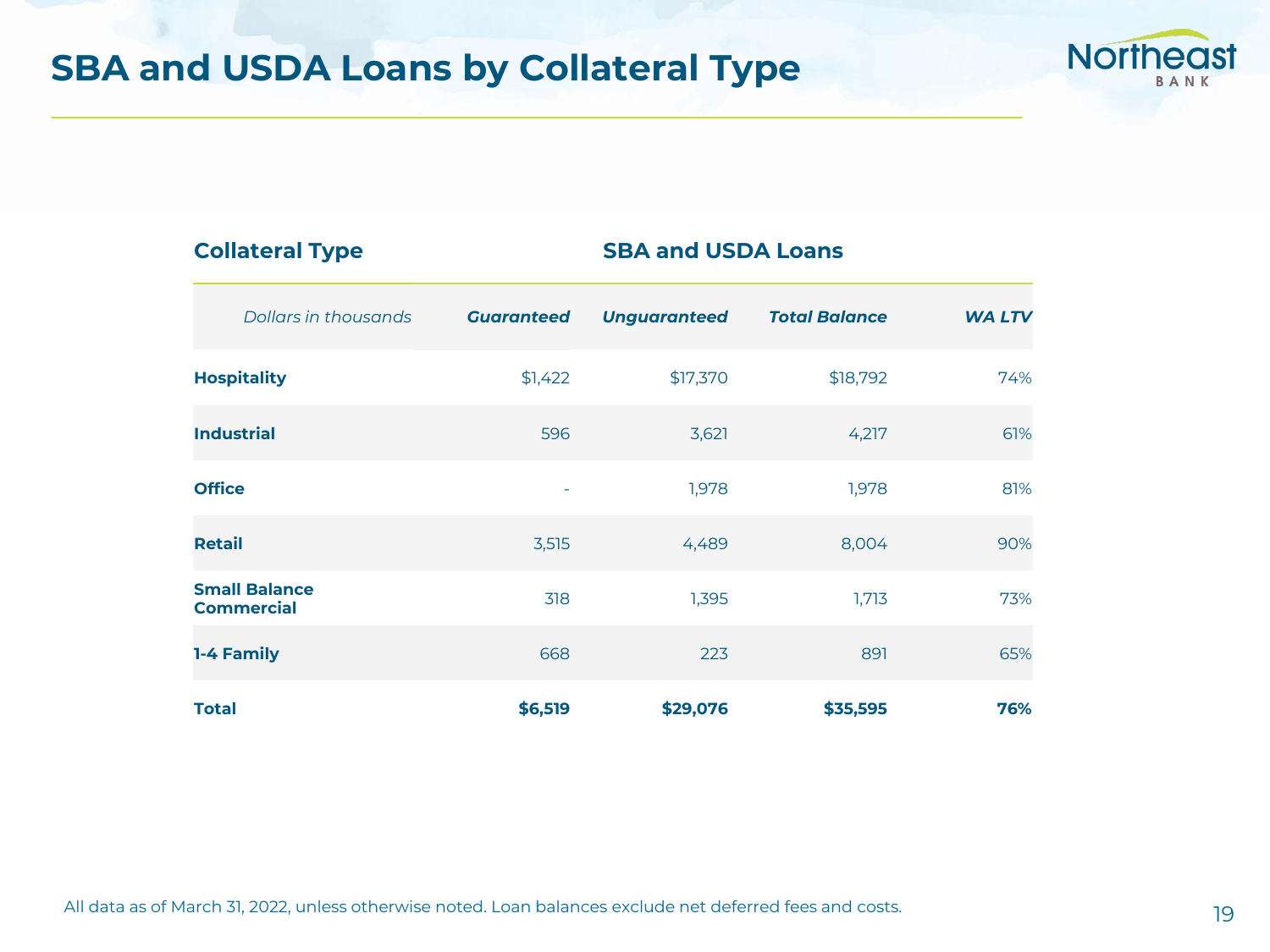### **Quarterly Cost of Deposits**



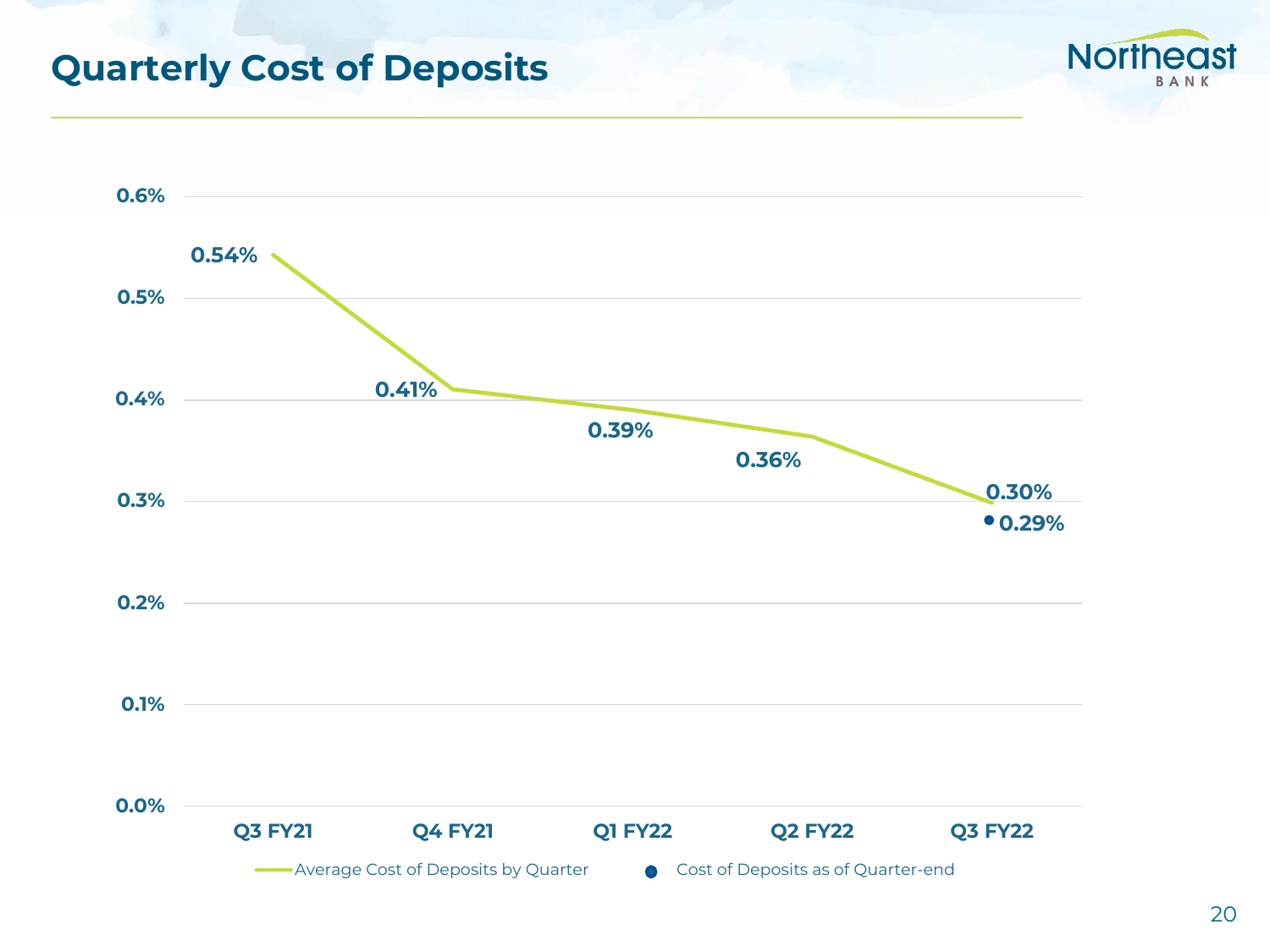# **Deposit Portfolio Changes**



| <b>By Channels</b>            |                | <b>March 31, 2022</b> |            |                | <b>March 31, 2021</b> |            |                | <b>Net Change</b> |            |
|-------------------------------|----------------|-----------------------|------------|----------------|-----------------------|------------|----------------|-------------------|------------|
| Dollars in thousands          | <b>Balance</b> | <b>WAR</b>            | <b>Mix</b> | <b>Balance</b> | <b>WAR</b>            | <b>Mix</b> | <b>Balance</b> | %                 | <b>WAR</b> |
| <b>Community Banking</b>      | \$876,005      | 0.35%                 | 88%        | \$629,743      | 0.43%                 | 64%        | \$246,262      | 39%               | $-0.08%$   |
| ableBanking                   | 101,025        | 0.38%                 | 10%        | 223,421        | 0.79%                 | 23%        | (122, 396)     | $-55%$            | $-0.41%$   |
| <b>Bulletin Board</b>         | 14,424         | 2.15%                 | 2%         | 128,052        | 1.49%                 | 13%        | (113, 628)     | $-89%$            | 0.66%      |
| <b>Sub-Total</b>              | 991,454        | 0.38%                 | 78%        | 981,216        | 0.65%                 | 76%        | 10,238         | 1%                | $-0.27%$   |
| <b>Holdback Accounts</b>      | 276,668<br>(1) | 0.00%                 | 22%        | 317,488        | 0.00%                 | 24%        | (40, 820)      | $-13%$            | 0.00%      |
| <b>Grand Total</b>            | \$1,268,122    | 0.30%                 |            | \$1,298,704    | 0.49%                 |            | (30, 582)      | $-2%$             | $-0.19%$   |
| <b>By Products</b>            |                | <b>March 31, 2022</b> |            |                | <b>March 31, 2021</b> |            |                | <b>Net Change</b> |            |
| Dollars in thousands          | <b>Balance</b> | <b>WAR</b>            | <b>Mix</b> | <b>Balance</b> | <b>WAR</b>            | <b>Mix</b> | <b>Balance</b> | %                 | <b>WAR</b> |
| <b>Checking</b>               | \$463,807      | 0.19%                 | 47%        | \$321,690      | 0.18%                 | 33%        | \$142,117      | 44%               | 0.01%      |
| <b>Savings</b>                | 137,187        | 0.55%                 | 14%        | 40,472         | 0.10%                 | 4%         | 96,715         | 239%              | 0.45%      |
| <b>Money Market</b>           | 272,614        | 0.32%                 | 27%        | 323,027        | 0.45%                 | 33%        | (50, 413)      | $-16%$            | $-0.13%$   |
| <b>Certificate of Deposit</b> | 117,845        | 1.05%                 | 12%        | 296,027        | 1.46%                 | 30%        | (178, 182)     | $-60%$            | $-0.40%$   |
| <b>Sub-Total</b>              | 991,454        | 0.38%                 | 78%        | 981,216        | 0.65%                 | 76%        | 10,238         | 1%                | $-0.27%$   |
|                               |                |                       |            |                |                       |            |                |                   |            |
| <b>Holdback Accounts</b>      | (1)<br>276,668 | 0.00%                 | 22%        | 317,488        | 0.00%                 | 24%        | (40, 820)      | $-13%$            | 0.00%      |

(1) Includes PPP Collection Account balance of \$256.7 million at March 31, 2022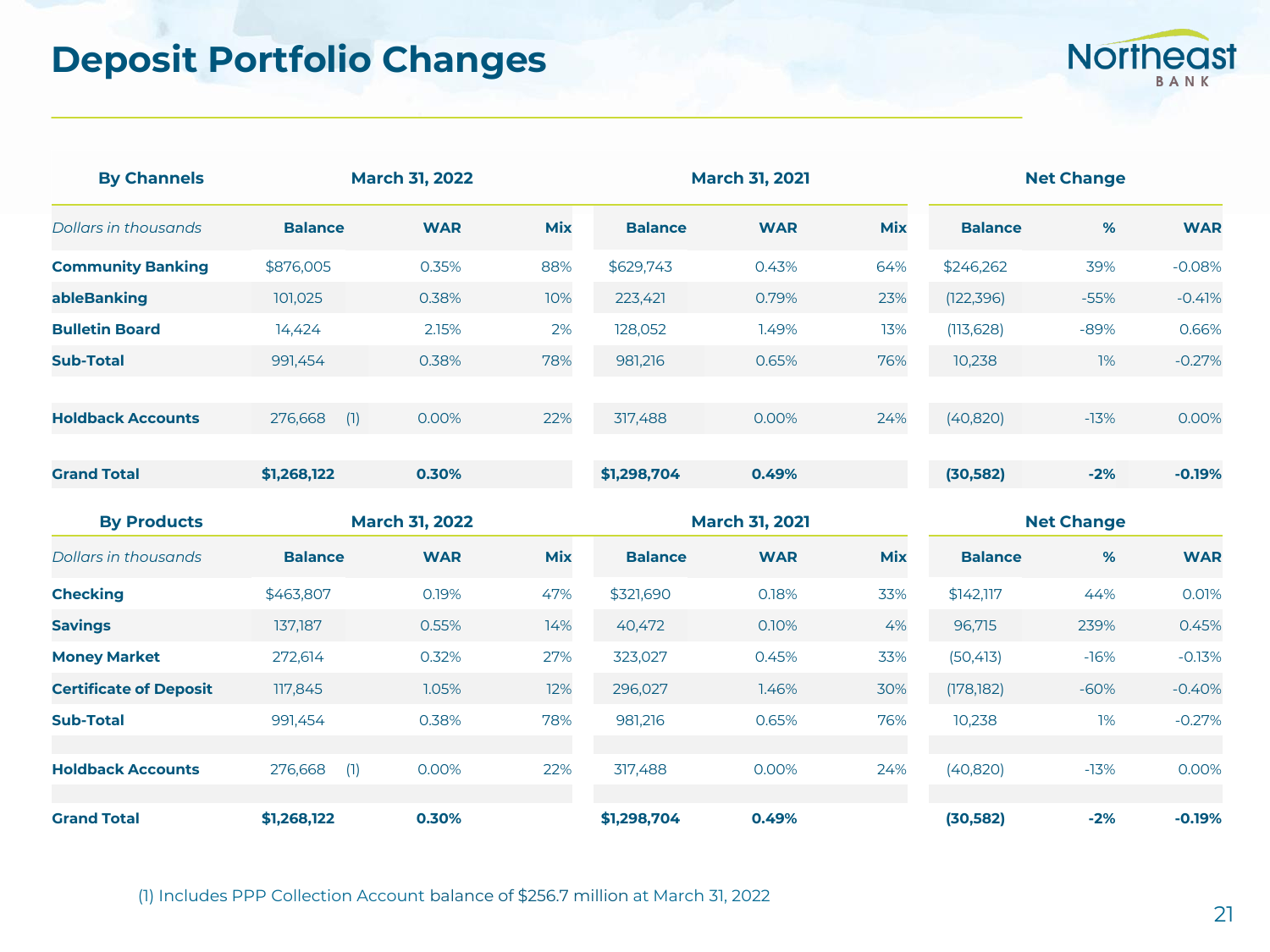### **Deposit Portfolio and Interest Analysis**



### **Trailing Twelve-Month Deposit Portfolio and Annualized Interest Expense \$ Millions**

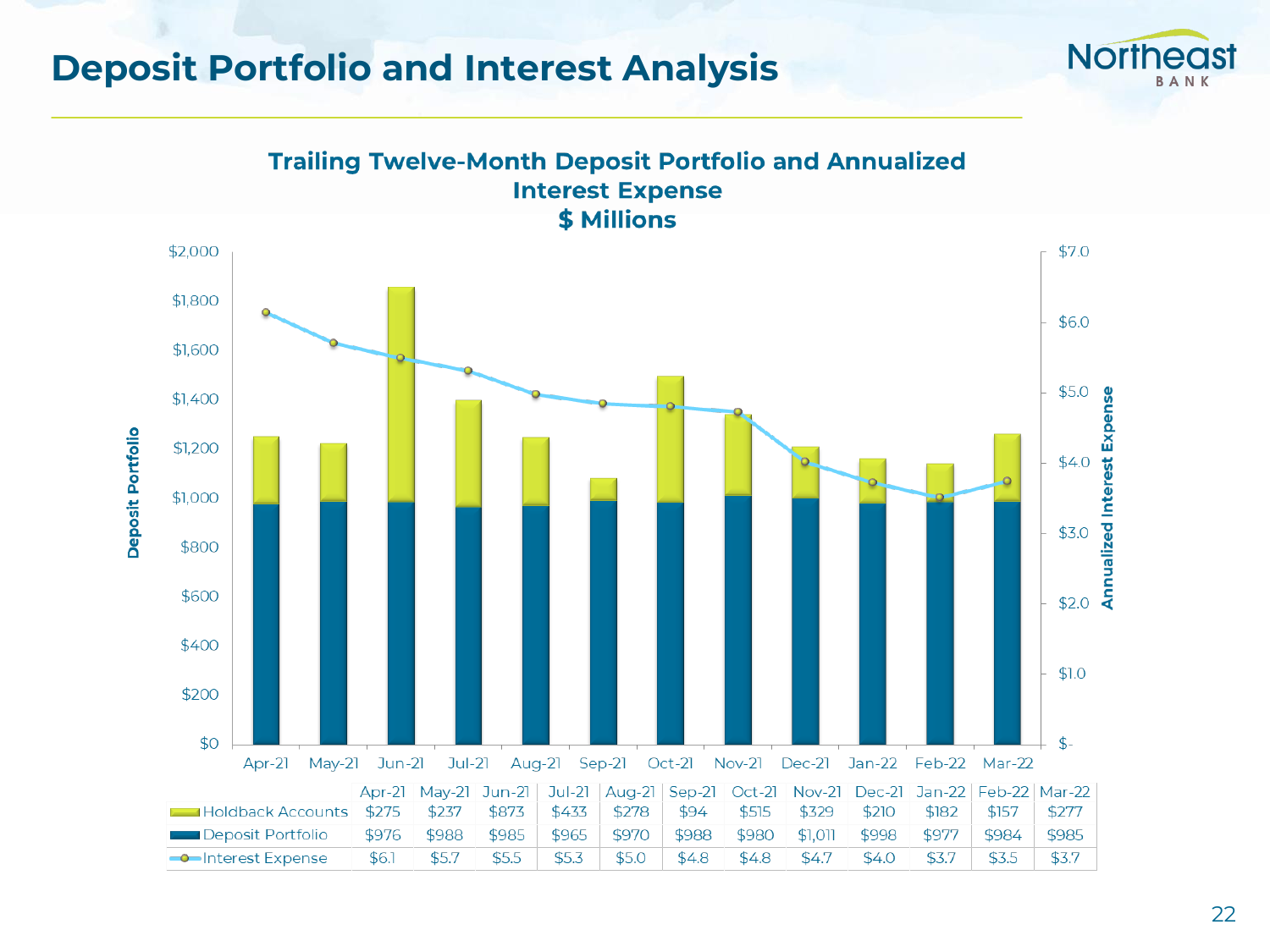# **Deposit Mix By Trailing 5 Quarter Ends**



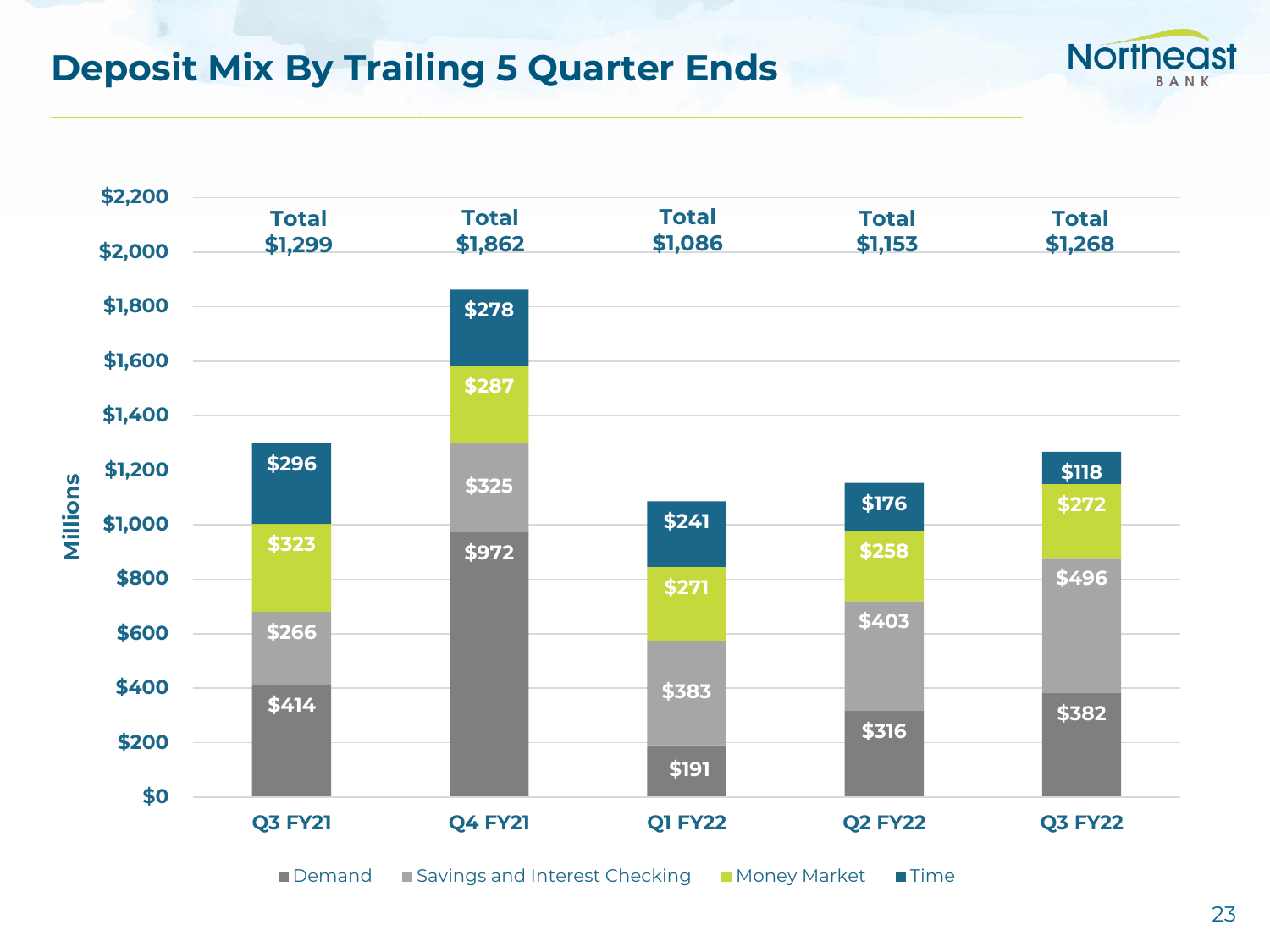# **Time Deposit Interest Expense**



|                                          | <b>Amount</b><br><b>Maturing</b> | <b>Weighted Average</b><br>Rate | <b>Annual Interest</b><br><b>Expense</b> |
|------------------------------------------|----------------------------------|---------------------------------|------------------------------------------|
|                                          |                                  | Dollars in thousands            |                                          |
| <b>Quarter Ending June 30, 2022</b>      | \$18,667                         | 1.21%                           | \$226                                    |
| ableBanking<br><b>Bulletin Board</b>     | 1,932<br>5,569                   | 0.60%<br>2.61%                  | 12<br>145                                |
| <b>Community Bank</b>                    | 11,166                           | 0.62%                           | 69                                       |
| <b>Quarter Ending September 30, 2022</b> | 18,963                           | 0.70%                           | 133                                      |
| ableBanking                              | 5,896                            | 1.17%                           | 69                                       |
| <b>Bulletin Board</b>                    | 413                              | 2.19%                           | 9                                        |
| <b>Community Bank</b>                    | 12,654                           | 0.44%                           | 55                                       |
| <b>Quarter Ending December 31, 2022</b>  | 21,743                           | 1.30%                           | 282                                      |
| ableBanking                              | 9,569                            | 1.35%                           | 129                                      |
| <b>Bulletin Board</b>                    | 4,967                            | 1.85%                           | 92                                       |
| <b>Community Bank</b>                    | 7,207                            | 0.84%                           | 61                                       |
| <b>Quarter Ending March 31, 2023</b>     | 18,122                           | 0.90%                           | 163                                      |
| ableBanking                              | 6,556                            | 0.70%                           | 46                                       |
| <b>Bulletin Board</b>                    | 3,474                            | 1.83%                           | 64                                       |
| <b>Community Bank</b>                    | 8,092                            | 0.66%                           | 53                                       |
| <b>Total</b>                             | \$77,495                         | 1.04%                           | \$804                                    |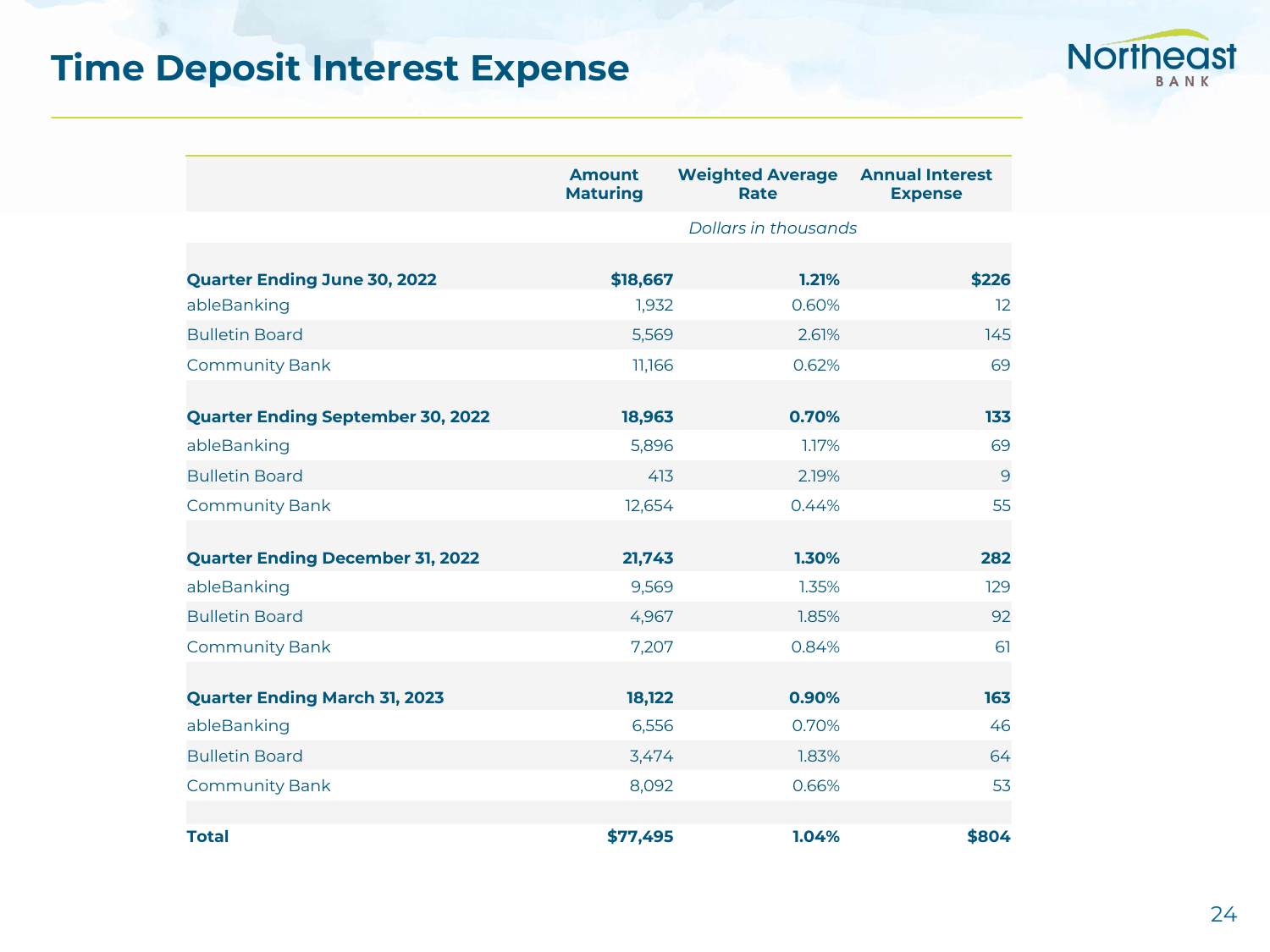### **Revenue and Noninterest Expense for Trailing 5 Quarters**



**Northeast** 

BANK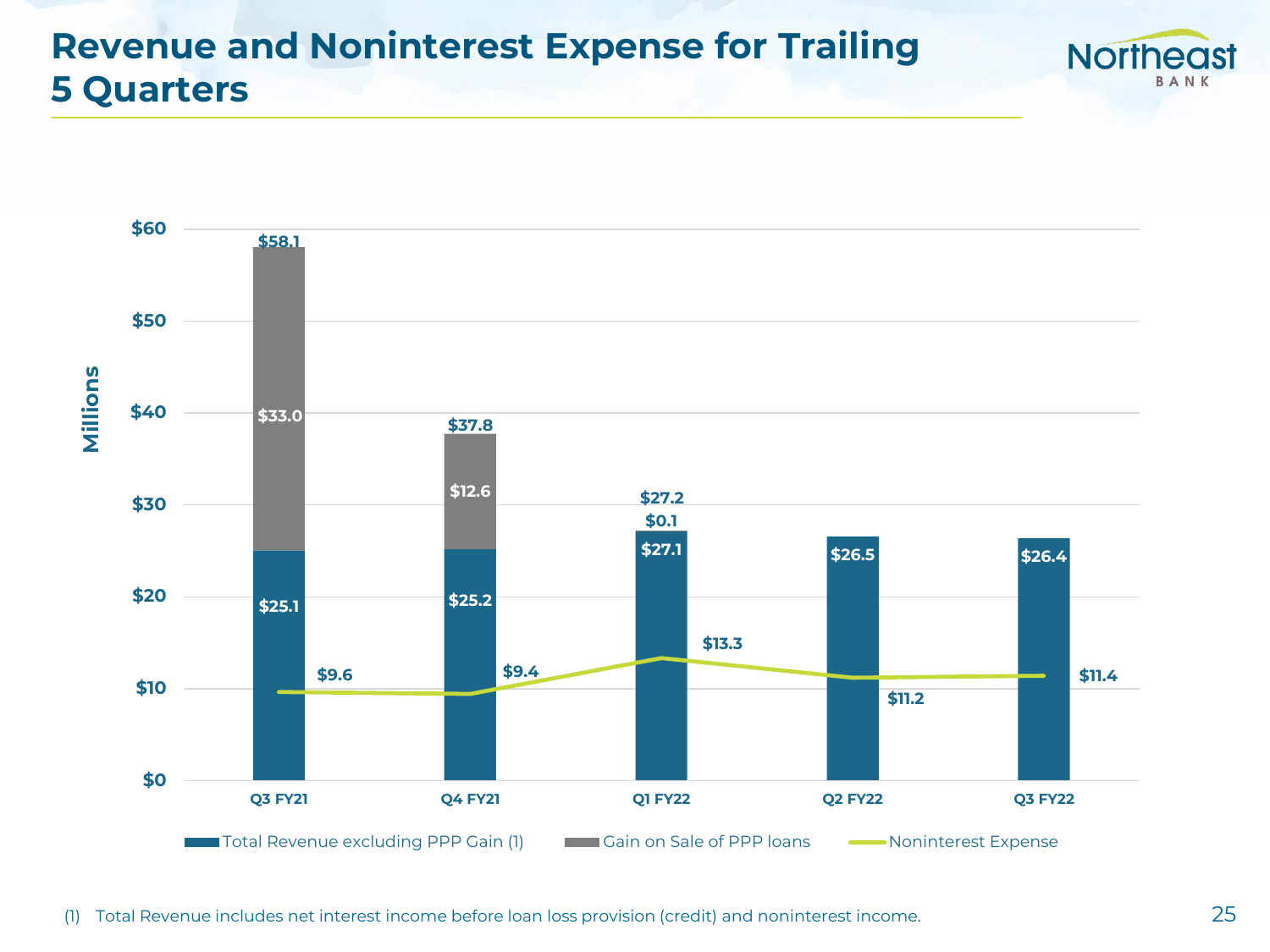### **Loan Performance & Average Loan Balance For Trailing 5 Quarters**





Loan Performance **Average Loan Balance for** Trailing 5 Quarters(3)



- Purchased loan return includes purchased loan yield, as well as gain on loan sales, gain on sale of real estate owned and other noninterest income.
- (2) NIM excluding PPP and Collection Account for Q3 FY21, Q4 FY21, Q1 FY22, Q2 FY22, and Q3 FY22 removes the effects of the following: PPP loan interest income of \$2.6 million, \$884 thousand, \$11 thousand, \$2 thousand, and \$3 thousand, interest income on short-term investments of \$29 thousand, \$100 thousand, \$84 thousand, \$73 thousand and \$60 thousand, PPPLF interest expense of \$300 thousand, \$98 thousand, \$0, \$0, and \$0, brokered CD interest expense of \$99 thousand, \$0, \$0, \$0, and \$0, average PPP loan balances of \$481.9 million, \$172.8 million, \$1.4 million, \$628 thousand, and \$462 thousand, and short-term investments average balance related to PPP collection account of \$121.7 million, \$405.9 million, \$334.3 million, \$287.7 million, and \$244.0 million, respectively.
- (3) Includes loans held for sale.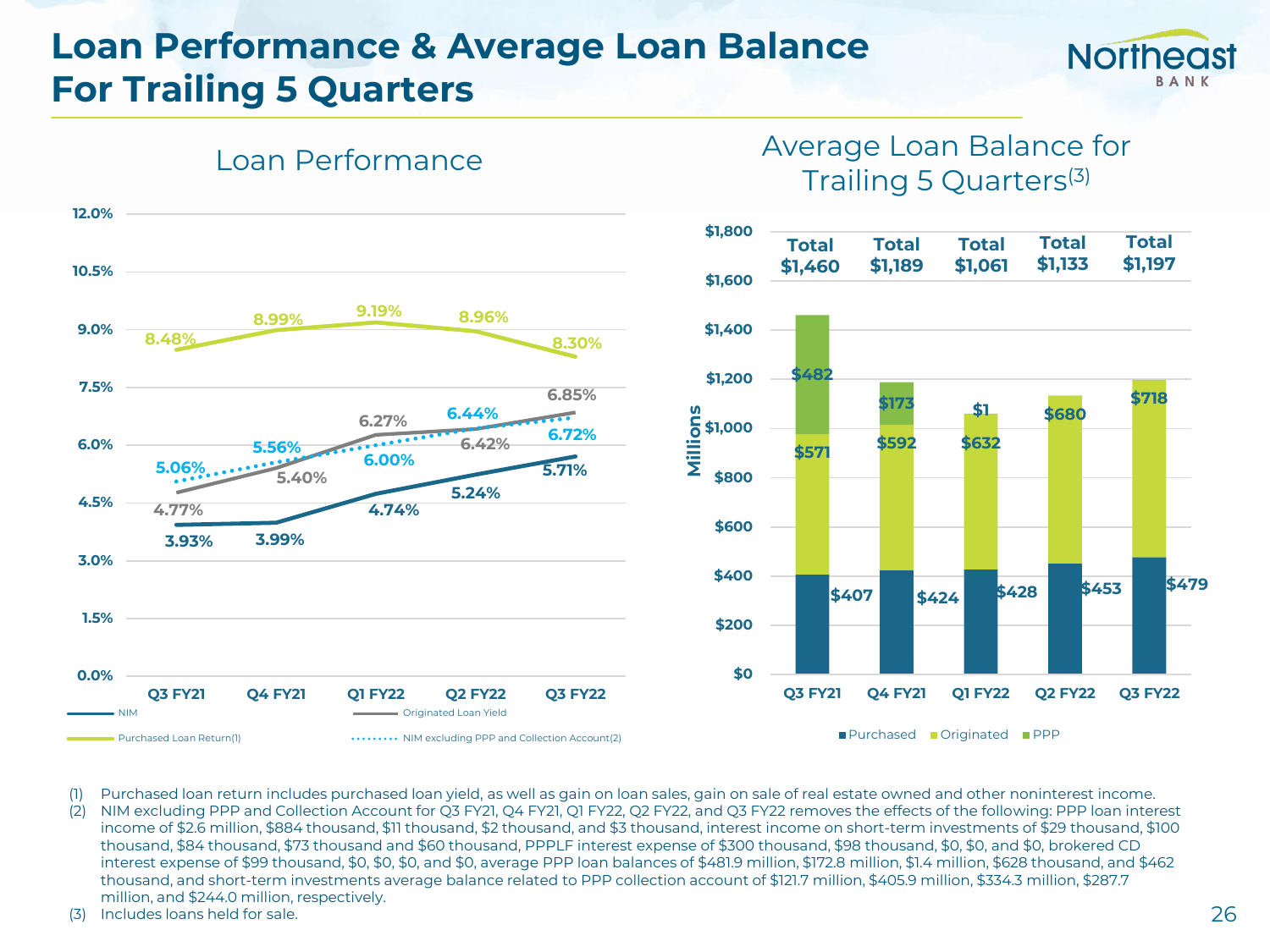# **Purchased Loan Investment Basis and Discount By Trailing 5 Quarters**





Net Investment Accretable Discount Non-accretable Discount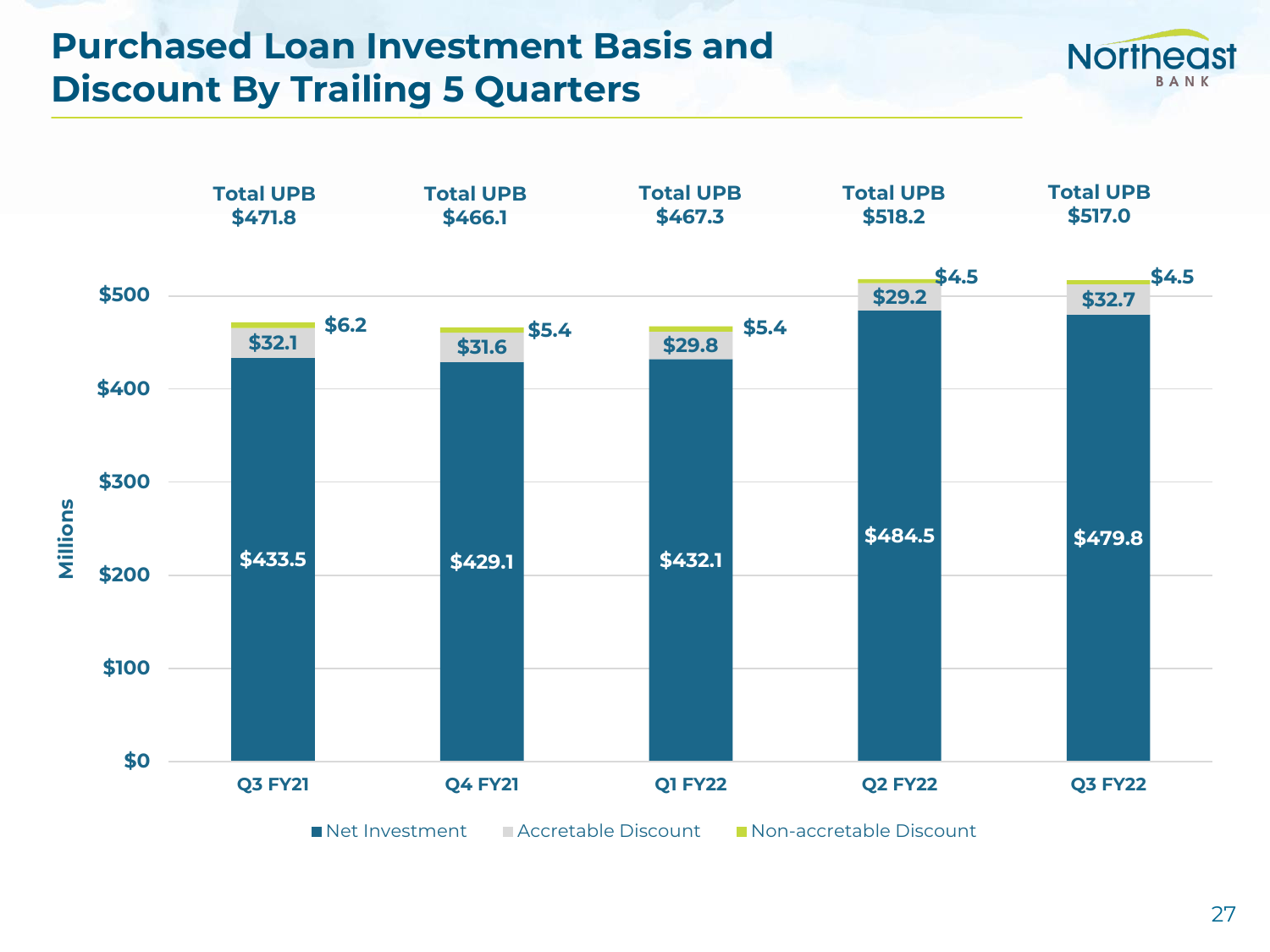# **National Lending Portfolio** — **Q3 FY22 Return Summary(¹ )**



|                                                                                               | <b>Purchased</b> | <b>Originated</b> | <b>Total</b> |
|-----------------------------------------------------------------------------------------------|------------------|-------------------|--------------|
| <b>Regularly Scheduled Interest</b><br>& Accretion                                            | 6.08%            | 6.23%             | 6.16%        |
| <b>Accelerated Accretion &amp; Fees</b><br>Recognized on Loan Payoffs &<br>Gain on Loan Sales | 2.22%            | 0.71%             | 1.36%        |
| <b>Total</b>                                                                                  | 8.30%            | 6.94%             | 7.52%        |

(1) The total return on purchased loans represents scheduled accretion, accelerated accretion, gains on asset sales and gains on real estate owned recorded during the period divided by the average invested balance, which includes loans held for sale, on an annualized basis. The total return does not include the effect of purchased loan charge-offs or recoveries during the period.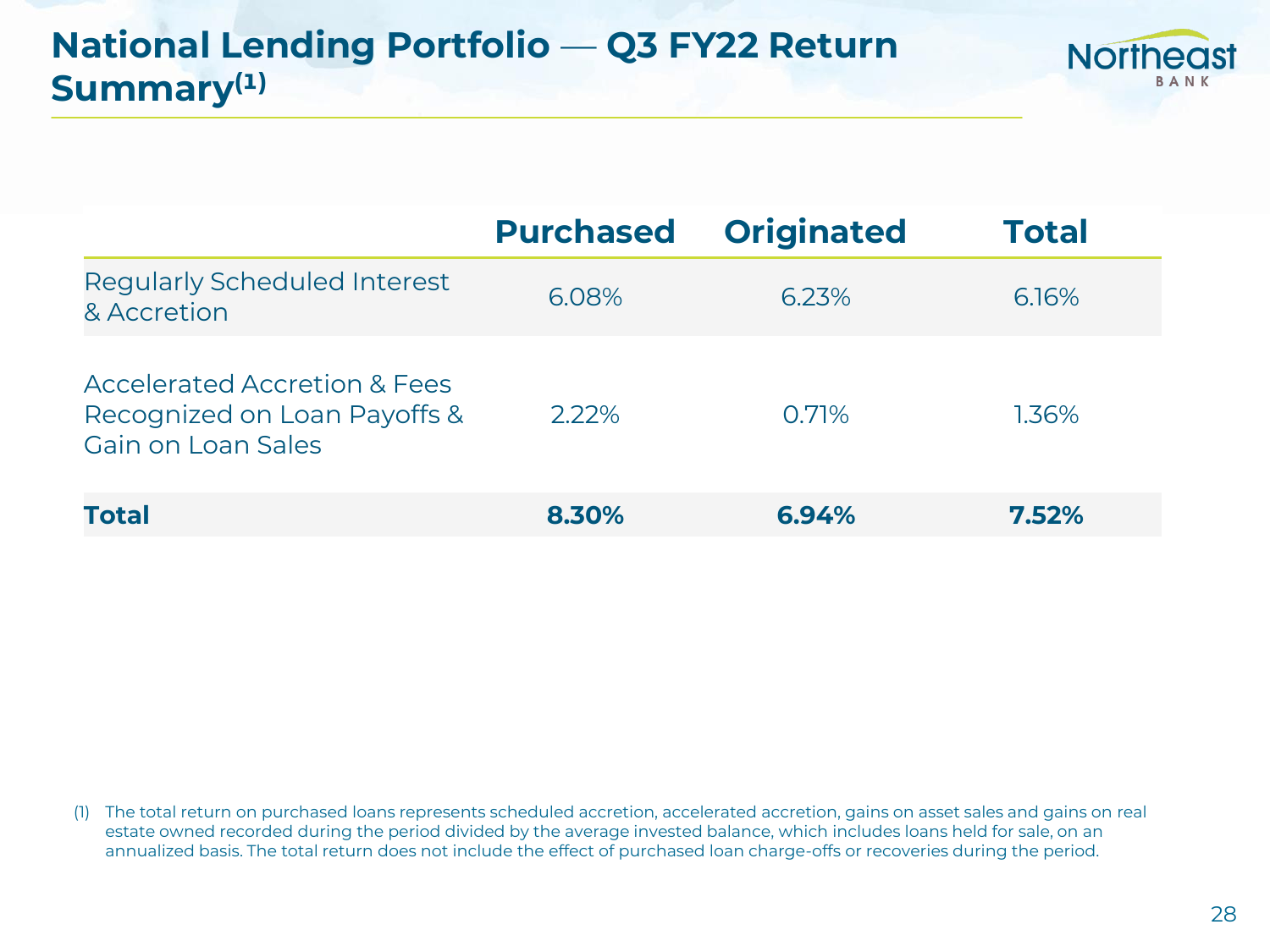# **Loan Mix As of Trailing 5 Quarter Ends(1)**





### (1) Includes loans held for sale.

(2) 90% of the National Lending Originated portfolio had a floor, with a weighted average floor of 6.16% as of March 31, 2022.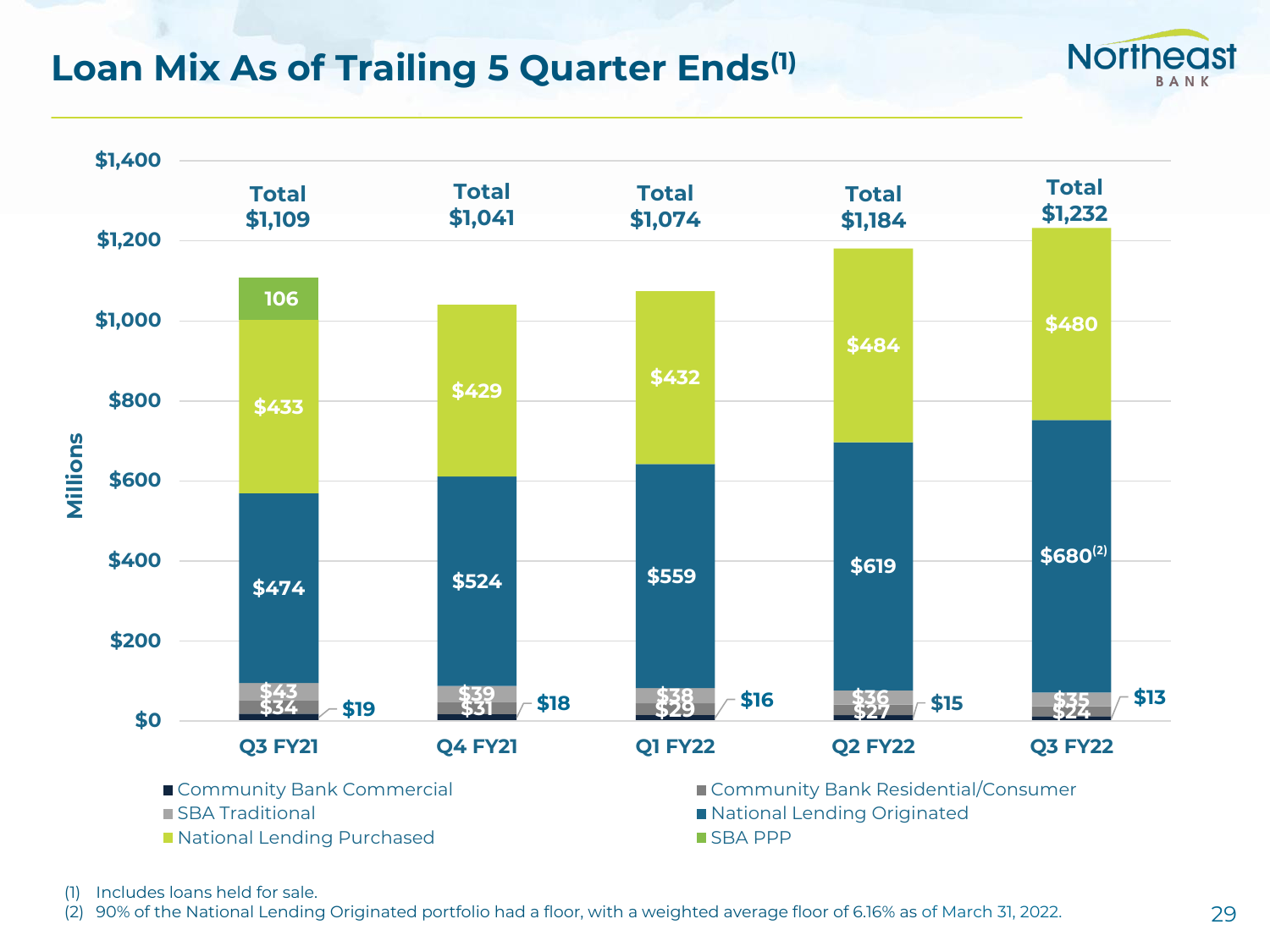### **Net Income for Trailing 5 Quarters**



**Northeast** 

BANK